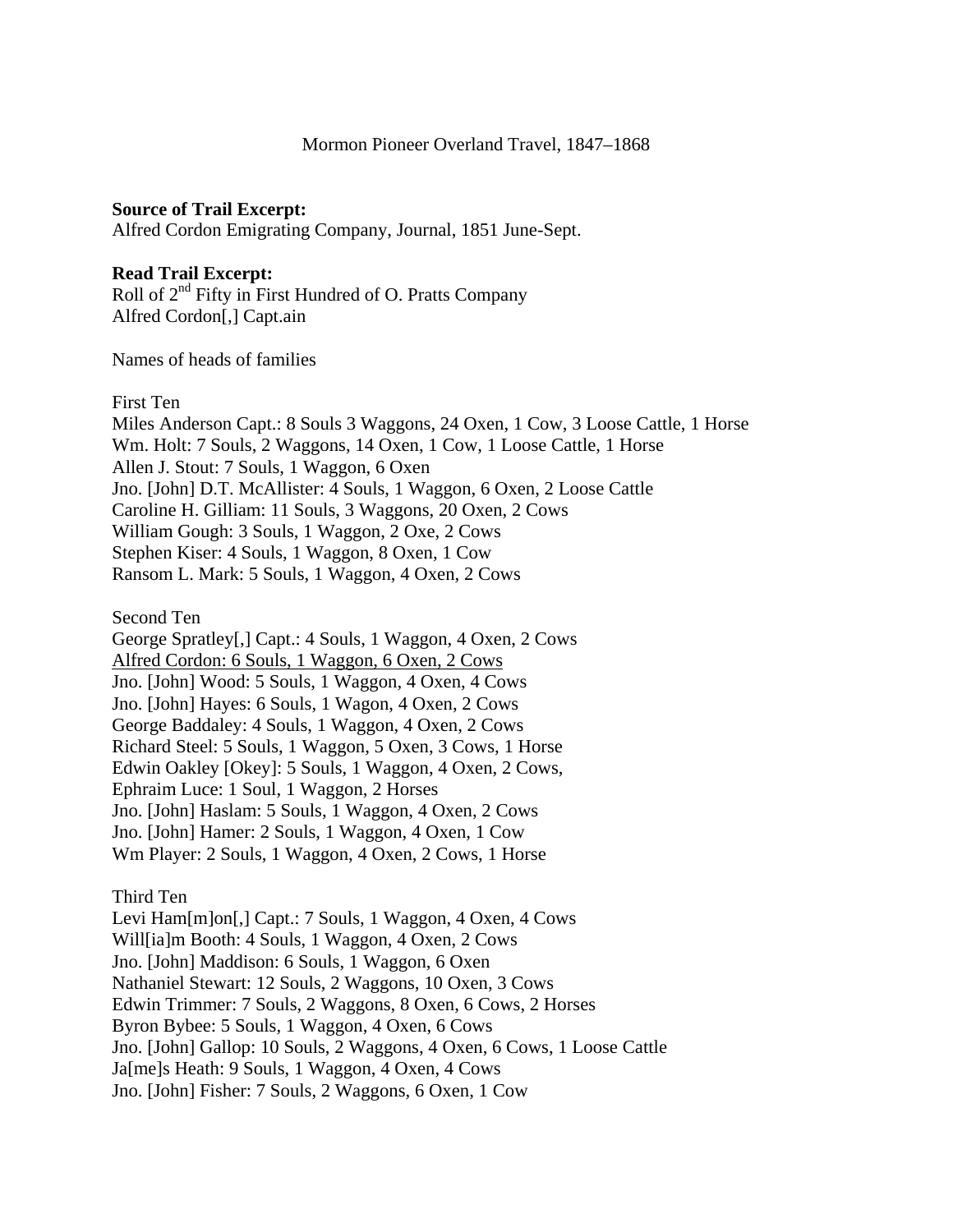Fourth Ten

Jno. [John] Easton[,] Capt.: 7 Souls, 1 Waggon, 4 Oxen, 2 Cows Alex[ande]r Easton: 8 Souls 2 Waggons, 8 Oxen, 2 Cows, 6 Horses Ja[me]s Easton: 6 Souls, 2 Waggons, 6 Oxen, 2 Cows, 7 Horses Alex[ande]r Meir: 6 Souls, 1 Waggon, 4 Oxen, 4 Cows Jno. [John] Birt [Burt]: 6 Souls, 1 Waggon, 6 Oxen, 2 Cows Jno. [John] Stodget [Stoddard]: 5 Souls, 1 Waggon, 4 Oxen, 2 Cows Ja[me]s Bullock: 4 Souls, 1 Waggon, 4 Oxen, 2 Cows Ja[me]s Williams: 6 Souls, 1 Waggon, 4 Oxen, 2 Cows Will[ia]m Hartshorn: 4 Souls, 1 Waggon, 6 Oxen Henry Reese: 1 Soul, 1 Waggon, 2 Cows, 7 Horses

Fifth Ten

Henry Goldsbrough[,] Capt.: 3 Souls, 1 Waggon, 4 Oxen, 2 Cows David Thorn: 13 Souls, 2 Waggons, 14 Oxen, 4 Cows D Brown: 9 Souls, 1 Waggon, 6 Oxen, 2 Cows Tho[ma]s. Howard: 10 Souls, 1 Waggon, 6 Oxen, 1 Cow Isaac Piper: 3 Souls, 1 Waggon, 6 Oxen, 2 Cows Will[ia]m Smith: 5 Souls, 1 Waggon, 6 Oxen, 2 Cows Ja[me]s. Shell[e]y: 9 Souls, 2 Waggons, 12 Oxen, 4 Cows[,] 1 horse Will[ia]m. Thorn: 7 Souls, 2 Waggons, 12 Oxen, 4 Cows Jno. [John] Brown [Broom]: 5 Souls, 1 Waggon, 4 Oxen

Total: 284 Souls, 61 Waggons, 293 Oxen, 104 Cows, 7 Loose Cattle, 29 Horses

Number of miles that we have traveled  $1<sup>st</sup>$  day, 12 Miles  $2<sup>nd</sup>$  day, 15 Miles  $3<sup>rd</sup>$  day, 12 Miles  $4<sup>th</sup>$  day, 12 Miles  $5<sup>th</sup>$  day, 17 Miles from Kanesville to 6 miles grove, 19 Miles  $6<sup>th</sup>$  day, 10 Miles  $7<sup>th</sup>$  day, 15 Miles  $8<sup>th</sup>$  day, 15 Miles [Total] 127 Miles  $9<sup>th</sup>$  day, 7 Miles  $10^{th}$  day, 15 Miles  $11<sup>th</sup>$  day, 10 Miles  $12<sup>th</sup>$  day, 15 Miles  $13<sup>th</sup>$  day,  $14<sup>th</sup>$  day, 8 Miles  $15<sup>th</sup>$  day, 20 Miles  $16<sup>th</sup>$  day, 10 Miles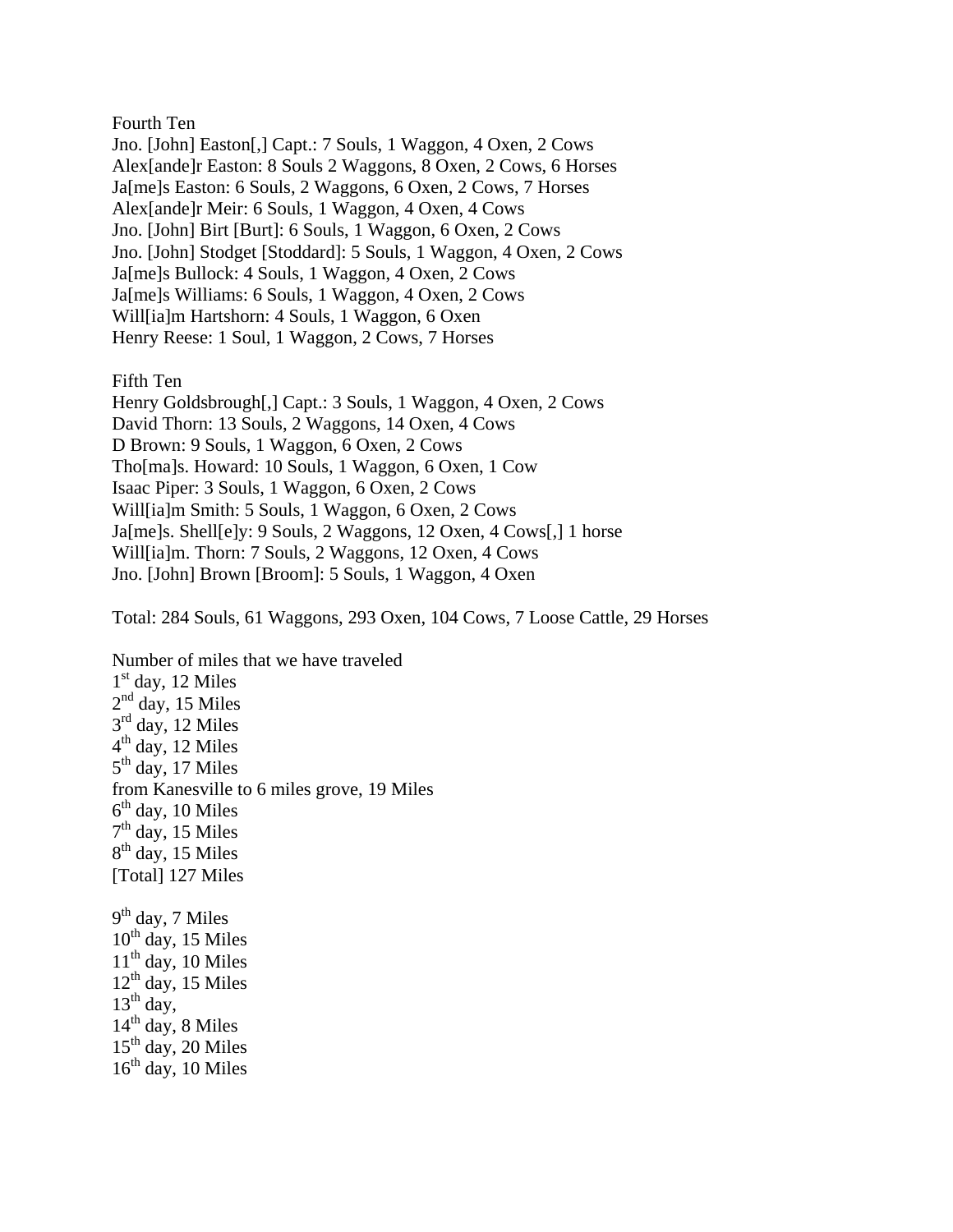$17<sup>th</sup>$  day, 15 Miles [Total] 100 Miles  $18<sup>th</sup>$  day, 15 Miles  $19<sup>th</sup>$  day, 18 Miles  $20<sup>th</sup>$  day, 12 Miles  $21<sup>st</sup>$  day, 16 Miles  $22<sup>nd</sup>$  day, 12 Miles 23rd day, 8 Miles  $24<sup>th</sup>$  day, 18 Miles  $25<sup>th</sup>$  day, 2 Miles  $26<sup>th</sup>$  day, 15 Miles [Total] 116 Miles

Number of Miles from Kanesville

from July  $1<sup>st</sup>$  to  $26<sup>th</sup>$ , 343 Miles July  $27<sup>th</sup>$ , 12 Miles July  $28<sup>th</sup>$ , 20 Miles July  $29<sup>th</sup>$ , 10 Miles July  $30<sup>th</sup>$ , 10 Miles July  $31<sup>st</sup>$ , 12 Miles August  $1^{th}$ , 15 Miles August  $2<sup>nd</sup>$ , 20 Miles

number of miles from kanesville on the new road to the old one, 432 Miles

August  $4<sup>th</sup>$ , 20 Miles August  $5^{\text{th}}$ , 27 Miles August  $6<sup>th</sup>$ , 3 Miles August  $7<sup>th</sup>$ , 22 Miles August  $8<sup>th</sup>$ , 20 Miles August  $9^{th}$ , 20 Miles August  $10^{th}$ , 11 Miles August  $11^{th}$ , 15 Miles August  $12^{th}$ , 19 Miles August  $13^{th}$ , 14 Miles August  $14^{th}$ , 20 Miles August  $15<sup>th</sup>$ , 18 Miles August  $16^{th}$ ,  $16$  Miles [Total: 217 Miles August  $18^{th}$  11 miles August 19, 18 Miles August 20, 13 Miles

August 21, 16 Miles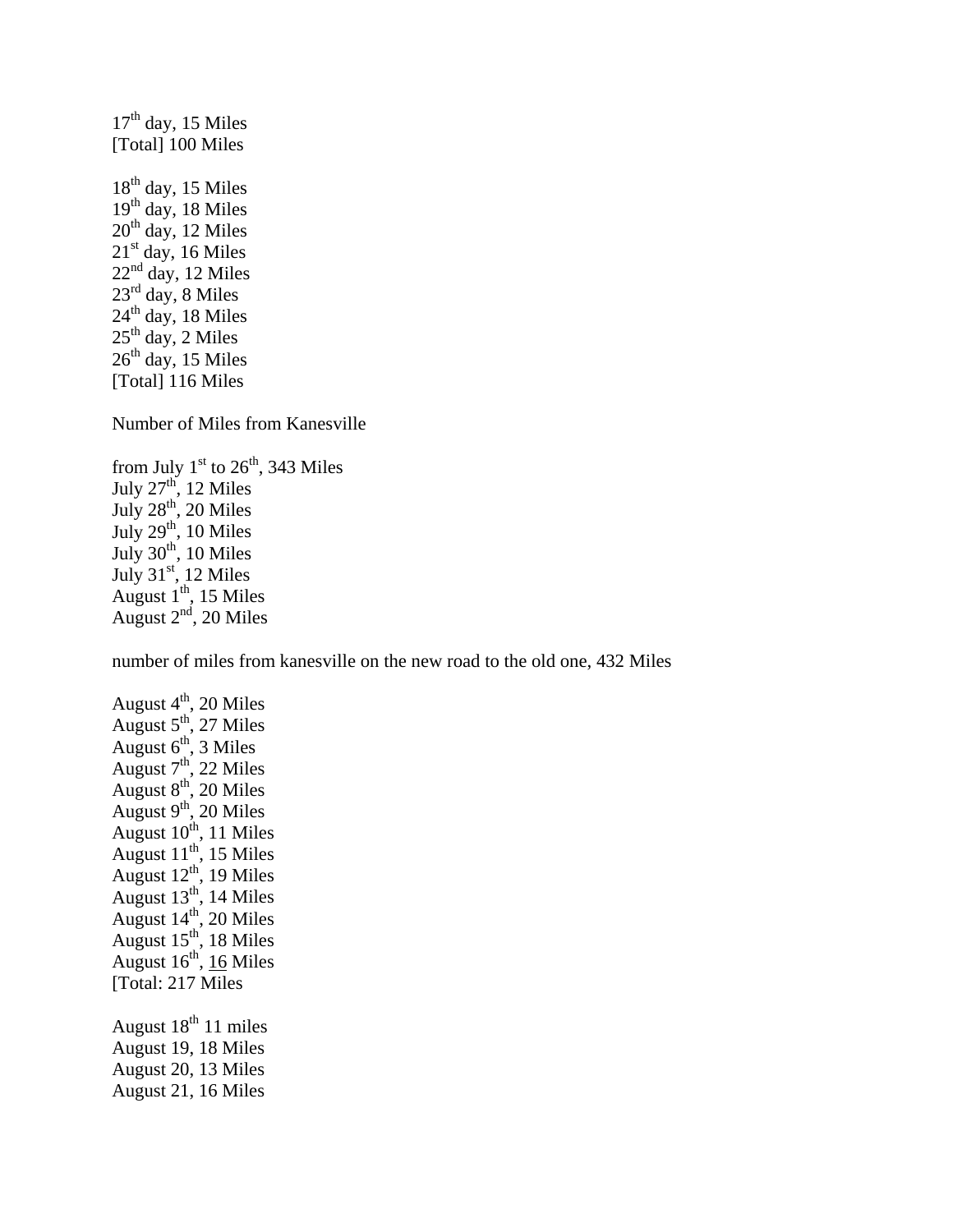August 22, 18 Miles August 25, 27 Miles August 26, 20 Miles August 27, 16 Miles August 28, 12 Miles August 29, 16 Miles August 30, 12 Miles August 31, 17 Miles September  $1<sup>st</sup>$ ,18 Miles September  $2<sup>nd</sup>$ , 15 Miles September  $3<sup>rd</sup>$ , 12 Miles September  $4<sup>th</sup>$ , 16 Miles September  $5<sup>th</sup>$ , 18 Miles September  $6<sup>th</sup>$ , 10 Miles September  $8<sup>th</sup>$ , 16 Miles September  $9<sup>th</sup>$ , 10 Miles September  $10^{th}$ , 15 Miles September  $11^{th}$ , 7 Miles September  $12<sup>th</sup>$ , 14 Miles [Total] 346 Miles Number of Miles Continued from July  $1<sup>st</sup>$  to September  $12<sup>th</sup>$ , 997 Miles September  $13<sup>th</sup>$ , 13 Miles September  $14<sup>th</sup>$ , 9 Miles September  $15<sup>th</sup>$ , 9 Miles September  $16<sup>th</sup>$ , 16 Miles September  $17<sup>th</sup>$ , 13 Miles September  $18<sup>th</sup>$ , 20 Miles September  $19<sup>th</sup>$ , 5 Miles September  $20^{th}$ , 15 Miles September  $21<sup>st</sup>$ , 14 Miles September  $22<sup>nd</sup>$  day, 13 Miles September  $23^{\text{rd}}$ , 14 Miles September  $24<sup>th</sup>$ , 7 Miles September  $25<sup>th</sup>$ , 16 Miles September  $26<sup>th</sup>$ , 14 Miles September  $27<sup>th</sup>$ , 12 Miles September  $28<sup>th</sup>$ , 15 Miles September  $29<sup>th</sup>$ , 16 Miles September  $30<sup>th</sup>$ , 5 Miles October  $1<sup>st</sup>$ , 11 Miles [Total] 237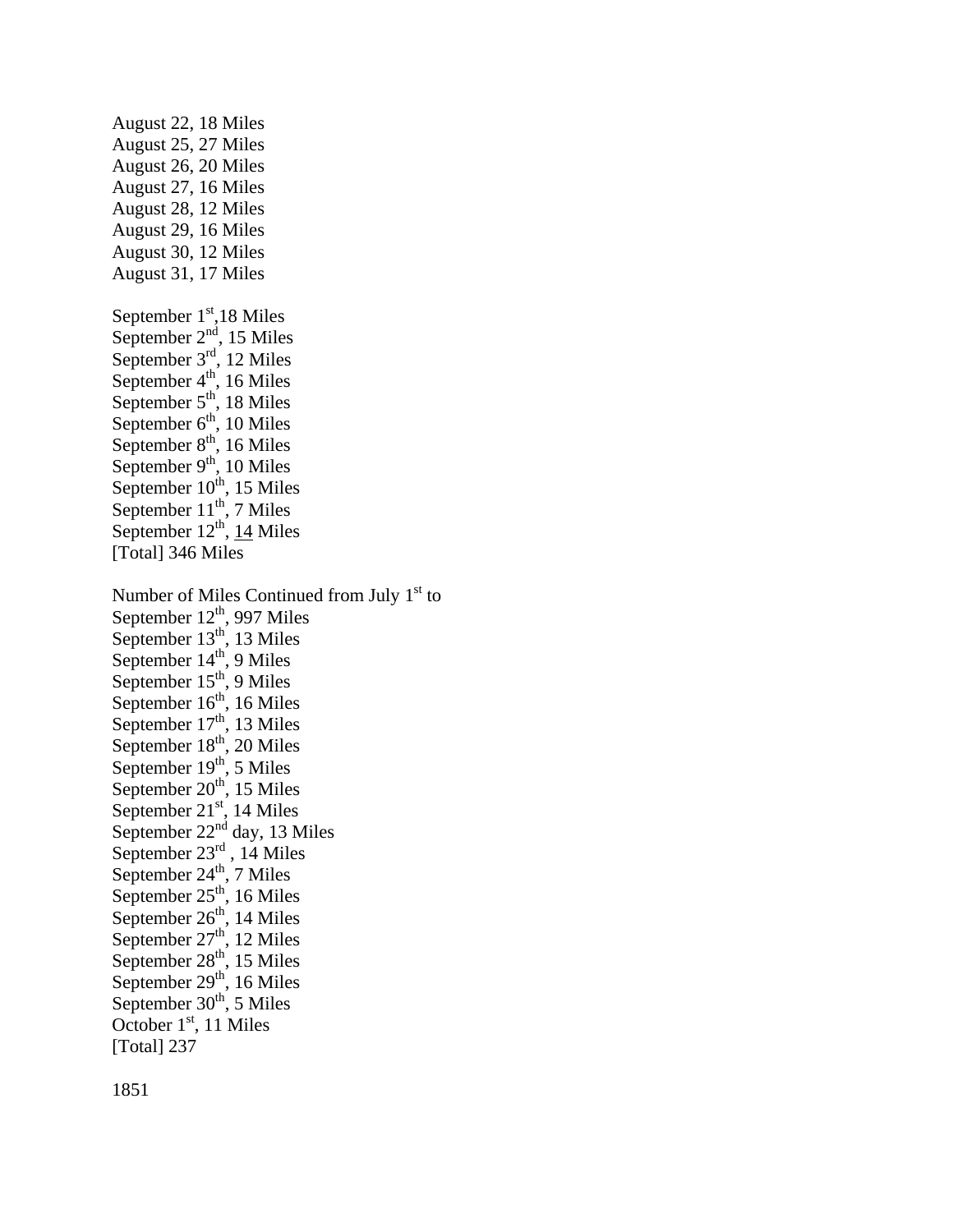Elder Orson Pratt Company Second Fifty

June 10 Camp of Israel June  $10^{th}/51$ 

Campt at the mouth of the holler [hollow] near little pidgeon [Pigeon]. for all the waggons that intended to emigrate to the Val[l]ey, we Stoped their untill the 20<sup>th</sup> and then Started for the Ferry and Crosed the river on the  $21<sup>st</sup>$  and  $22<sup>nd</sup>$  inst and Camped on the river Side and on the  $23<sup>rd</sup>$ Started and Came to the 5 miles grave and have been Camped heir 8 days and we have had rain most of the time[.] yesterday was Sunday and with it Came Brother Hyde and we organized a company of fifty and they roled out. Brother Harris Phelps was Chosen their Captain. Brother James Cummings Capt. of Hundred made Some very appropriate remarks with relation to guarding[,] herding[,] Carreling [corralling] and watchfulness and prayer and then Called on Brother Hyde to make Some remarks and Brother Hyde Said he had nothing to Say only listen to the Council that has been given and you will prosper and may God Bless you and he then Started on his way to the Val[le]y[.] Brother Orson Pratt is expected in Camp to day with his waggons and teams[.] the day is fine and prospect of fair weather[.] our Camp is healthy at present and all in good spiritz.

Tuesday July  $1<sup>th</sup>$ .] the day Broke very Cool and Cloudy and about 8.o.clock it Commenced to rain or Something like Soft Snow and Continued about 1 hour[.] at intervels Capt. Cordon ordered us to yoke up and we went at it and at 10.o.clock we roled out and Came 12 miles and Camped near the regular Camp ground at 4.o. clock[.] the day was very favorable for rolling and Some of the Brethren wore their over Coats while they were driving[.] no axident, we all Came along Safe[.] we found plenty of wood and warter

Wednesday July 2nd yoked up and Started on our journey[.] Came about 10 miles[.] Stoped and wartered our Cattle and then went on 5 miles farther and Camped on the reagular Camp ground about ¼ of a mile from the main road[.] the morning was Cool when we Started But in the after part of the day was very warm[.] the warter and wood is a full quarter of a mile from the Camp Ground [.] as Soon as each ten turned their Cattle out into the herde the Brethren got Supper and then each ten assembled for prayers[.] the gard was posted out and we all went to Bed

Thursday morning July 3rd[.] the Camp was arroused at day Break by the Blowing of the Horn[.] the Weather Cool and a Cloud rising[.] it is now begining to rain a little and prospect of a hevy [heavy] Shower[.] it is now 7.o.clock and we are Still Camped wating [waiting] for Some Brethren to Come up that belo[n]g to Cordons fifty[.] the Brethren came up at 10.0.clock and then we rold [rolled] out and have Come 12 miles and Camped at 5.o.clock along Side of the road[.] wood Scarce and warter plenty about a quearter of a mile of  $[f]$ , the weather Cleard of  $[f]$ about 11.o.clock and it has Been a very fine day for traveling[.] we all Came along very well and found very good road[.] our Camp is healthy and all Seem to enjoy each other Society

Friday July 4th5.o.clock in the morning verry Cool and raining, Cold enough for an over coat and a large fire[.] 9.o.clock still raining But Brother [Alfred Edwin] Cordoron [Cordon] thought Best for us to roll out and we yoked up and in a Bout 1 hour it Stoped raining[.] we had very mudy roads all day[.] we Come 12 miles and Camped at 4.o.clock and as Soon as we got Carreld [corralled] it Commenced to thunder and Lightning and in less than a half hour it Commenced to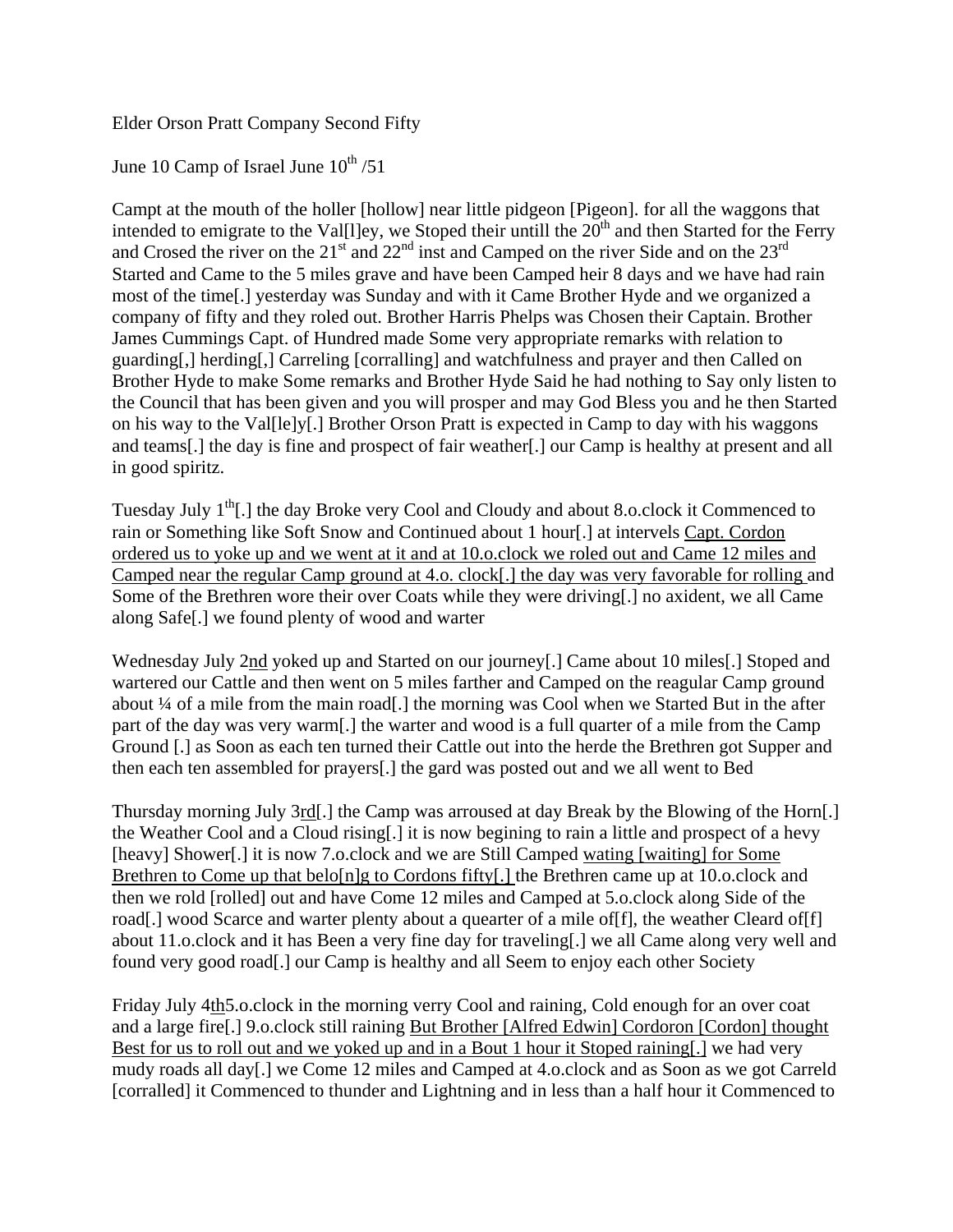rain and has rained verry hard and a great quantity of warter fell[.] it is now .8 o.clock at night and Still raining and their appers to Be a nother Cloud raSing [rising.] we pased a grave to day and on the head Board was writen in Black letters ["]hester Ann Hambling Wife of Lansford Hamblin and Daughter of Siman Stoddard died 29th and interd on the 31th of June<sup>[".]</sup> our teams Come along verry well allthough the most of them are raw Cattle, where we Camped to night the wood and warter is a good quarter of a mile from the Camp[.] our Company is in good health and in good Spiritz

Saturday July the  $5<sup>th</sup>$ .] we yoked up at 8.o.clock and roled out about 9.o.clock and have Come 17 miles and Camped on the road about half past 4.o.clock[.] warter plenty But no wood[.] in the fore part of the day the roads were muddy and Slippery[.] in the after part of the day their were good roads, and the weather was verry forable for traveling[.] we got a piece of papper from the road Side that was left by Brother Hyde advising us to keep a strong gard around the Carrell and to take the left hand road[.] we have traveld on the divideing ridge this two days betwen the Elk Horn and Misso[u]ri rivers and the Calculation is to head the horn and Loup fork rivers[.] the way we have Come is a new road[.] their appears to have not Been much travel on them[.] we travel nearly in a North West direction But the roads are as winding as the Missori river[.] Some times we go 2 and 3 miles to get one[.] when we Camped to day one of the Brethrens cows got loose with the yoke hanging to her and She run to and fro like a mad Bull[.] But we got her Stoped Before and [any] damage was done.

Sunday July 6th[.] 4 o.clock in the morning verry foggy and damp and the atmosphier is vey Close and it is very warm and has been all Night[.] 6.o.clock the fog Seems to Break a little and the Capt.ain and the Brethren thinks it wisdom to roll out untill we Come to wood and warter[.] if we had wood here we would Stay all day and let our Cattle rest[,] But Necisity Compels us to do for Som[e.] Cand not get any thing to eate with out Some fire for they have no Bread Stufs Baked up[.] Last Evening when we stoped Some Boiled a pot of mush with weeds, Some packed weeds, while others put them under the pots[.] at 8.o.clock the Cattle waz drove up and we yoked up and roled out and Come two miles and then had to Stop and let our Cattle cool for they had Begin to lol and it was Said by Some that  $\langle$ they> never experienced a hotter day in August[.] we then roled again and Stoped at intervals all day[.] we drove untill 6.o.clock and Camped[.] we found plenty of warter But no wood could Be Seen as far as the eye Could See. Brothers Cordon and [Benjamin] Al[l]en rode a hed to day for the purpose of finding a Camp ground and just after they Started they found a Stake in the rhoad and they Could read miles on it[,] but what number of miles they Could not make out for it was writen with Chalk and very porly done or the rain must have washed it out[.] their is a nice breese blowing to night and we all feel quite refreshed[.] the traveling to day was verry good and the rhods [roads] was sollid and our waggons run well on it[.] we have Come 10 miles to day[.] one of the Brethrens Cows was Sick and he Stoped his team and give her Some Salt and She got better right a way and one of his oxen fell down with heat but he Soon got over it and then rolled on to Camp about 8.o.clock[.] the Horn was blown and the Brethren assembled themselves to gether for the purpose of hearing Some remarks that were mad[e] by Captn. Cordon[.] he Spoke with relation to our Cattle and espeshley the wild Cattle[.] he advised the Company to yoke all the wild Cattle first and not have us detained every morning by yokeing up the Broke ones and letting the others go untill the last[.] the order was from him that every head Be yoked and hitched on to the waggons So we Could roll by .8.o.Clock and a nothering he Said he did not want the Brethren and Sisters riding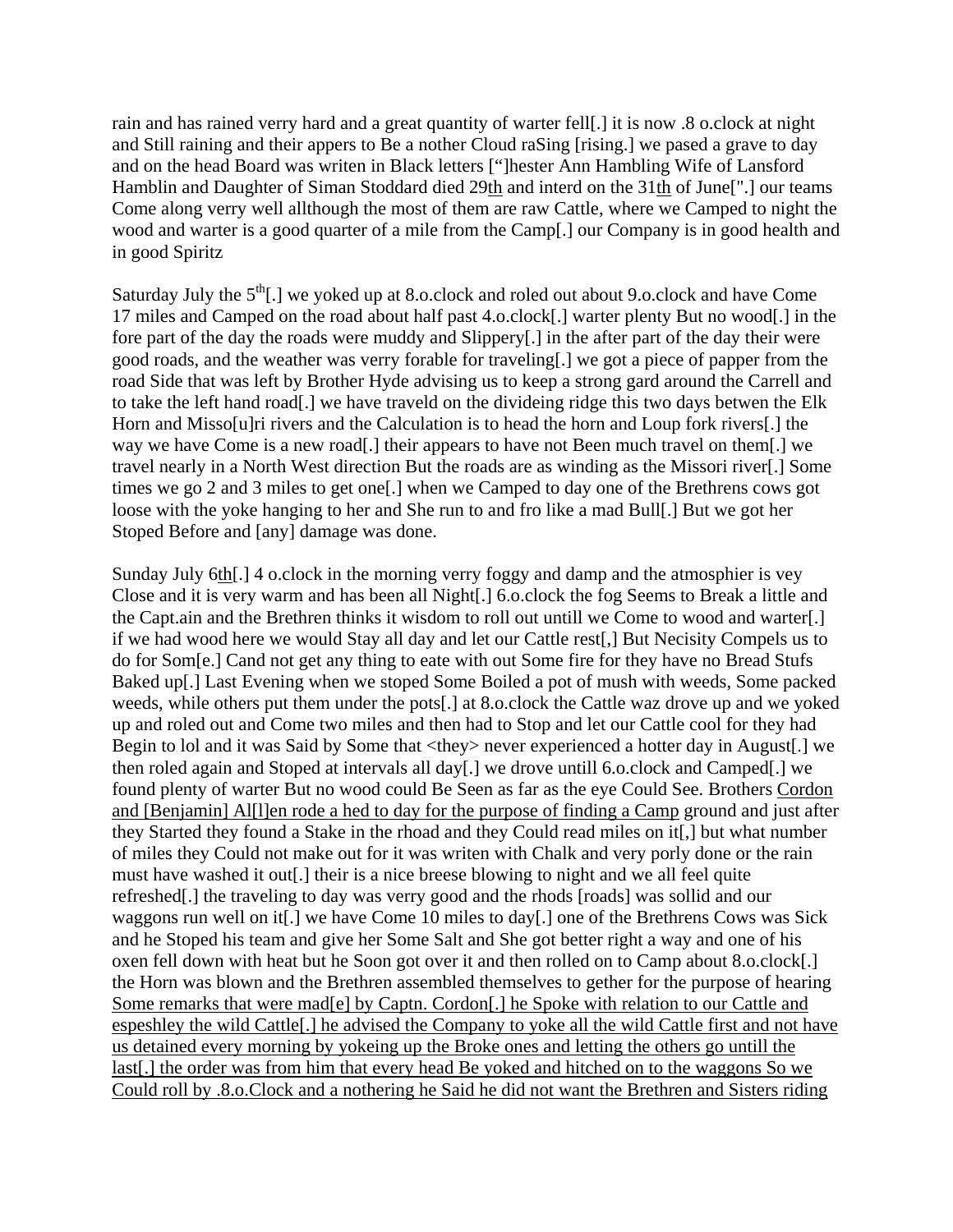a hed and running in Before those that were in the main road[.] he told the Company to all keep together and then if the Indians Come appon us we Could Carrell and be ready for them[.] and he Spoke with regard to wartering the Cattle[.] he Said he did not want to make a law on that Subject but he Said he did not think they wanted feed or warter and Spoke at Some great length on that[.] one thing he Said that Cows Can live with out warter and he had hearde <of some> the Brethren Say that the fattest Beefs was obtained without warter[.] he Spoke about the Captains of the tens makeing Complaint to him because <Some the Brethren> would not obey orders and he Spoke a long time on that[.] he Said if any man Can not or will not Stand up to his duty he Shall Suffer the Consequince[,] and no man Can go with us that will not obey the Council that was given By Captn. [James W.] Cummings and if we all will be united we Shall roll into the Valey of the great Salt Lake and we Shall be Blest of the Lord[.] let a man break down his waggon or loose his Cattle and if we are not united where will we be[?] we will be left on the plains to Suffer[.] But if we are united every man will Seize a pound or a fifty pound of loading and the Individual Could p[r]osecute his journey, he Called on Some of the Company to make what remarks they liked and Several Spoke at Some length on different Subjects[,] Some Concerning Cattle[,] Some gard[,] Some herding[,] Some prayer and their were Several of the Company that Said Cattle did not want warter in the middle of the day nor did the[y] want feed and it was Clarley [clearly] proven that Cattle Could do with out Either in the middle of the day and if they did drink it would be an injury[.] brother Cordon brought up the Story of the old king and his Subjects <and> the bundle of arrows and they could not take them all at a time and <br/> <br/>determined them but take them one at a time and> they were Soon Broken[.] he allso Spoke with relation to prayer and told the Brethren to attend to that little matter[.] he allso told them about the Brethren fasting and praying for our prosperity in Crosing the plains and why Should we the Subjects of that prayer not attend to our prayers night and morning[.] and he Called on all of the Capt.s of tens to See that it was attended to and Some of the Company made move to appoint a Captain of herde as well as Capt. of gard[.] Brother William Holt Capt. of guard was Chosen for that purpose[.] business being over we all joined in general prayer and then retired to our waggons.

Monday July the 7th[.] 4.o.clock thier is a good wind Blowing and has the appearance of rain[.] 6.o.clock it is getting verry warm and Sultry and the Cloud Seems to be passing round. Let  $\frac{1}{2}$ past 7.o.clock we rolled out and traveld 15 Miles and Camped near the road Side about 1 mile from warter and no wood[.] the day was verry warm and the Cattle was verry much fatigued and one of the Brethren's oxen gave out and Could not go any farther[.] at about 10.o.clock at night their was a Cloud Come up and it Blowed allmoste a hurrican and raind tremendious[.] the Cattle was verry restless and the guard had verry hard work to keep the Cattle in  $\langle \text{carrell}} \rangle$ 

Tuesday July 8th[.] the morning is Cool and the Sky is nearley Clear[.] <9.o.clock> it is now getting warm and has the appearance of a hot day[.] we roled out at quarter past 9.o.clock and the day was a tolerable good day for rolling <for their was a cloud hid the Sun just after we Started>[.] we have Come about 15 miles <and> Camped[.] we Saw to day a board that was put up By Brother Hyde it is thought, and as well as we Could read it we made it out to Be ["]O. Hydes Company passed hear July 7th 1851[".] if it is him he is only one day a hed [ahead] of us[.] where we are Camped to night their is no wood but plenty of warter to the right of the road[.] our Camp is generally healthy with the exception of one man whose name is Ransom L Shark [Mark.] he appears to have the Billious fever[.] our teams Seems to Stand traveling verry well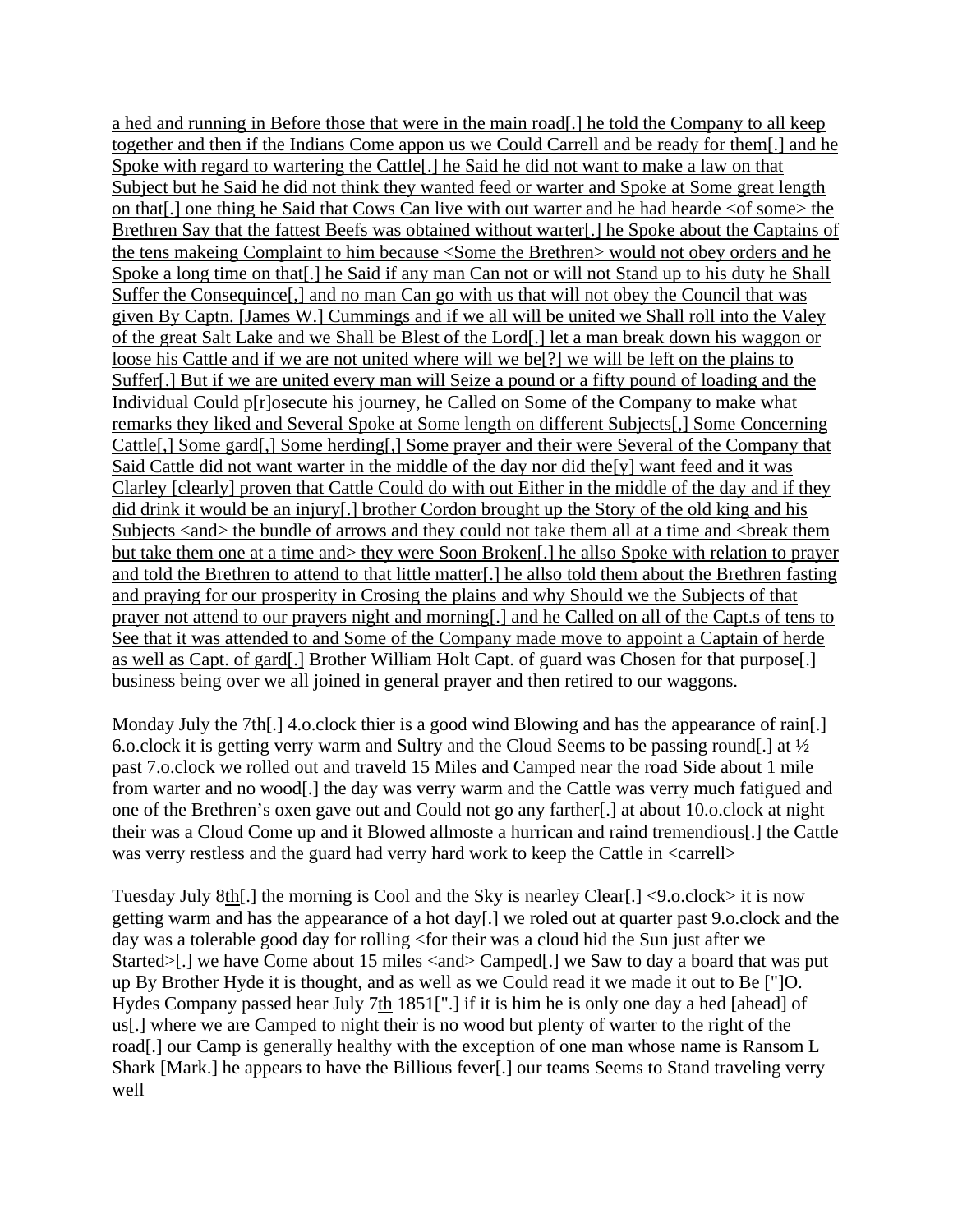July 9th[.] we hi[t]ched up by 8.o.clock and Started and the roads were prity good[.] we Come 7 miles and Camped about 11.o.clock for the purpose of washing and Cooking[.] the warter here is a half mile of[f] and the wood near 2 miles of but we made out to get both[.] the day pased of verry well and our Cattle has got a good rest

Thursday 11th [10th] of July[.] the day broke Clear and Cooll[.] the Sun is up now and a good Cooll breese ablowing and this morning at present is verry pleasant but has the appearance of a warm day[.] we roled out at 8.o.clock and found verry good roads[.] at 11.o.clock we Come across the Carrell <ground> that <was occupied by> Brother Morris Phelps[.] his Captn. of the <company that> left it on the 9th of the month[.] all well[.] this day has Been Verry favorable for rolling[.] we have Come 15 miles and Camped[.] not much warter and no wood[.] their was a Sister nocked down by one of the ox teams and trampled upon her but her injuries is not Serious[.] their is a Brother [John] Horton [Orton] whose Child is Sick with fits[.] friend [Ransom L.] Mark is getting Better of his fever[.] their has been a good Breese Blowing all day and we have Come along first rate

Friday July 11th[.] the morning is Cool and a nice breese blowing from the North west but the Sky is Some what Clouded But it has the appearance of a good day[.] Brother Ortons Child is dead[.] it died with inflamation of the Chest[.] its name is Alma Thomas Orton aged 1 year and 2 months[,] Son of John and Mary Ann Orton[.] it died at 11.o.clock p.m. July 10th 1851[.] we roled out at 8.o.clock and went about ½ a mile and we Came to a Swamp wich was like a marsh and we was an hour getting through it. we went a little Farther and Come to another wich was worse than the one preveious but we got through them Safe about 12.o.clock[.] we have made 10 miles to day and Camped where their is no wood but plenty of warter[.] the road to day has been Since we Crosed the Swamp [(]or Some Called them the horn) very hilly but good rolling[.] we Camped at 5.o.clock[.] in the Evening about 9.o.clock the horn was Blown and we all assembled to See wat was going on and Captn. Cordon a rose and Said he wished to make a few remarks and the first thing he wished to bring to <the> Brethren's mind was this[:] that when we Come to place like we did to day he wanted every man when he had got out of danger to take his Cattle from his waggon and go and help the others and not lay down under the waggon or anchor his hind quarters in the waggon and get So lazey that they wished themselves Some where else and not let 6 waggons detain this Company an hour and three quarters as was the Case to day[.] well he Said ["]brethren the nex[t] item of buisness I wish to Call your attention to and that is a Seperation wich is about to take place and that is this, Captn. [John] Easton and his ten has declared they would leave this Company because we did not travel fast enough for them[.] they have Some horse and ox teams that walk faster than ours and a nother excuse they had for leaveing was they had not provisions enough to last them and that they Could travel from 25 to 26 miles a day[.] they have done it and they Say they Can do it again.["] Captn. Cordon then gave him and his ten his mind on the Subject and that was this[:] he did not want them to go and leave us but as long as they had taken a vote to leave amonst themselves he Said[,] go Brethren and let the responsibility rest on your on Shoulders for Said he I want no man nore Set of men that Cannot be united with us to Stay with us for we want no growlers here and every man that is not Satisfied with our mode of travel we want him to go with Captn. Easton in the morning[.] he Said I have been watching the Spirit of that Company for this Some time and I new it would Come to a Sepparation for the Spirit manifested it Self as not being united with this Company and Said he i want that man that Said he would go if he Could get any one to follow him and not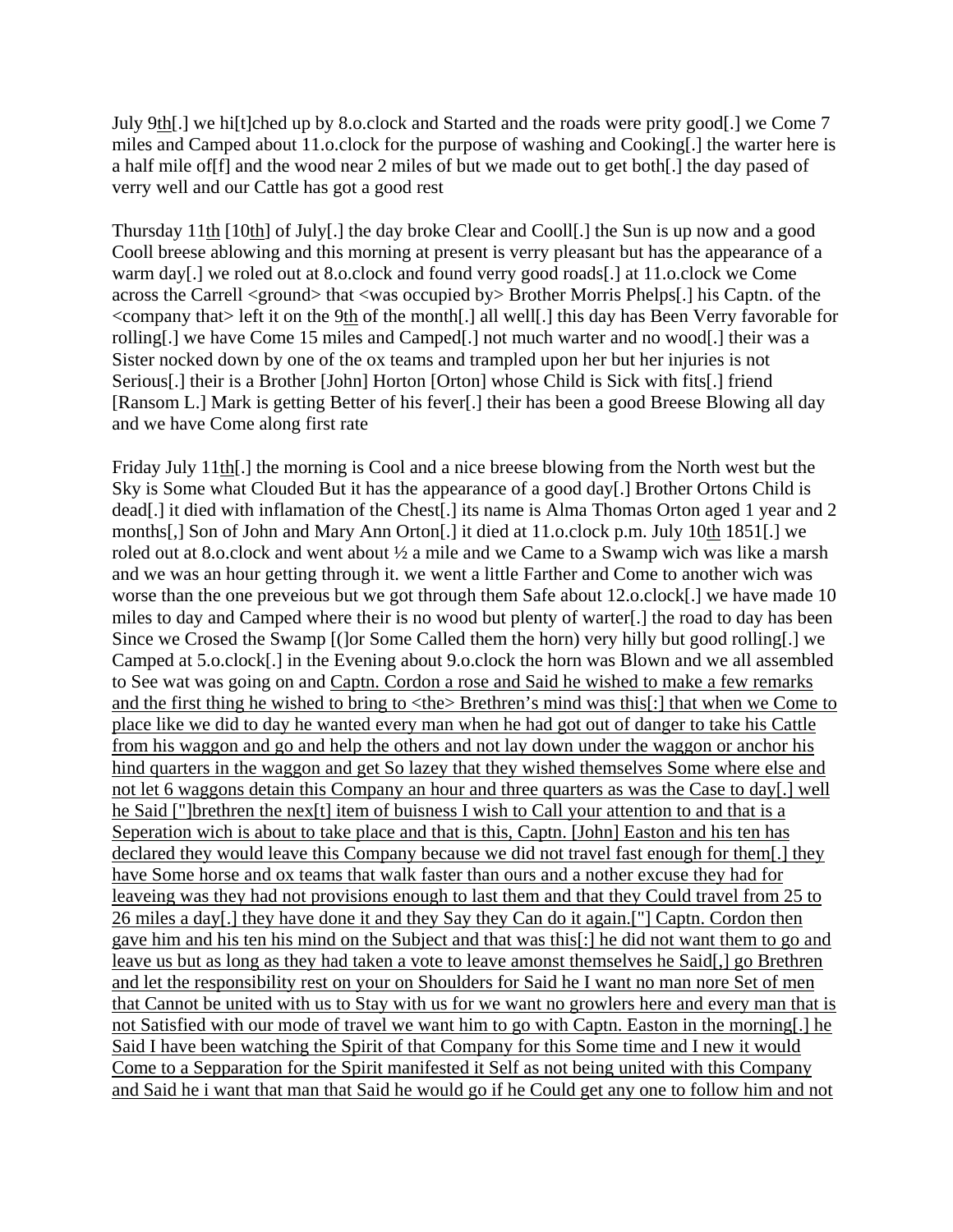Stop to Cook and wash he wanted to Shove ahead[.] well now their is a Chance for him to go allso and i want he Should go for Such big headed men as him we do not want with us for Said he every man [k]nows that it was right to Stop on that day for our wives done up their little domesticks and our waggons got sweetend and our Cattle got rested and we have gained more by it than we Should had we kept on our co[u]rse[.] the Brethren Said we have done well by Stoping on that day[.] the Captn. Said that Captn. Easton had Shown a Spirit of none Confidence to him not only once but twice and a third time and Captn.. Easton Said that that Captn. Cordon had a wrong imprishion [impression] with regard to his Confidence[.] he Said he had the best of feelings for this Company and Said he allways had for any of the Latter day Saints and he was verry <well> Satisfide with Captn. Cordon and he Could Say that he had the most Confidence in Captn. Cordon and allwa[y]s had Since he got acquainted with him[.] Brother Cordon Said he would Stick by those <that> would Stick to him and he wanted every man to Stay with him untill all the tens Say it is wisdom to Seperate[.] Said he i go in for union all the time and if we are united we shall role into the Valey in Safety[.] the meeting was then dismised by prayer

Saturday July 12th[.] the morning is Cool and pleasant[.] our Sick are getting better[.] the wind blows Cool from the South and it has the appearance of a good day for traveling[.] we rolled out at 8.o.clock and we have had a Splended day for traveling and have Come 15 miles[.] our road to day has been verry hilly but they were first rate good hard roads[.] Captn. Easton and Company and George W Johnson [-] roled out and left us this morning and when we Camped they were out of Sight when we Camped to day their is no wood but plenty of good warter

Sunday July 13th[.] the morning is Cool and pleasant but Some what Cloudy[.] the wind blows from the South East[.] the Brethren are engaged this morning in makeing an axeltree and reparing another and airing their waggons and it Seems to be a day of work insted of rest[.] but at 3.o clock the Horn was blown and we assembled together and our Captn. preached to us and his text was this[:] Camp expects every man wooman and Child to attend to their duty's and exhorted the Brethren to watchfullness and prayer and Spoke with respect to the Brethren going to Sleep on their post[.] he Said that Several had Been found asleep while they were on guard and he Spoke at Some great length on differant Subject[s] and the <meeting> was then dismissed

Monday July 14th. The weather is Still Cool and pleasant and first rate weather for traveling. we Started at 7.o.clock and got the length of 4 miles and we Come to a large Creek and we had no timber to Bridge it So we went to Cutting weeds and grass and in 2 hours we had a good Crossing made[.] we got all over by dinner time and Come 2 miles farther and had another to Cross and we got over that in the Same way[.] we went about 1½ miles and had another to Cross[.] we got over it tolerable easey and then roled on a bout as far again and we had another to Cross nearley as bad as the first[.] we made a crossing as Before and we got over it about ½ past 6.o.clock and Camped a quarter of mile from it[.] there is no wood but we use as a Substitute Cow chips

Tuesday July 15th[.] the morning is warm and Clowdy and the musquitos are as thick as hops[.] we roled out at half past 7.o.clock and found verry good roads[.] the wind commenced to blow just as we Started from the Camped and it blew all day and the weather has been verry favorable for rolling[.] <we came 20 miles to day[.]> we Crosed to day 3 Streams or rather headed them as well as we Could but we had no difficulty in Crossing them[.] we Camped to day on the road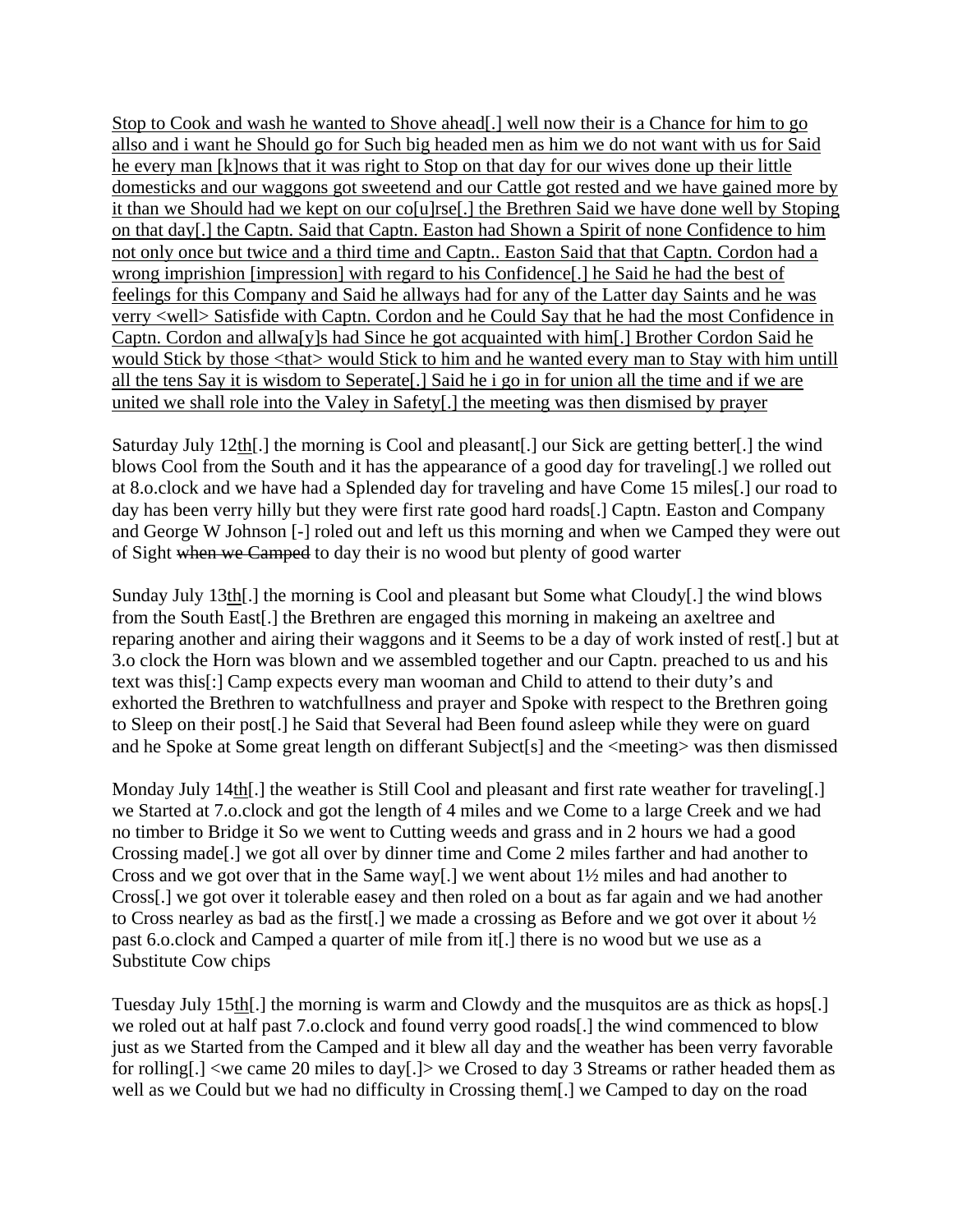Side[.] no wood but plenty of Slough warter[.] the Camp is generaly healthy and Seem to be united and is determined to press forward to the end of our journey

Wednesday July 16th[.] the morning is verry Cool and we Can hare [ware] our over Coats verry well[.] at 8.o.clock we rolled out and Come 10 miles and Camped[.] found plenty of wood and Splendid warter[.] it is as Cool as ice warter[.] we Stoped to day at 2.o.clock for to Cook and wash and rest our teams[.] we have Seen Some game but none was killed allthough the Brethren fired Some 12 Shots at an antelope<sup>[1]</sup>, the day was verry warm and our Cattle loled verry much<sup>[1]</sup> we crossed a Stream just Before we Camped and the Brethren Called it the head warters of the running warter[.] at a bout 10.o.clock in the Evening it Commenced to rain verry hard and it has done a great deal of good to the roads for they were Sandy and verry dusty

Thursday morning <July 17, 1851[.]> Clear and pleasant[.] we Started out 8.o.clock and found good roads untill the afternoon and they were dusty[.] we Come 15 miles and we then Crosed a river[.] Some Call it the horn and Some the willow river and Some part of the Loupfork [Loup Fork] but we have Crosed it without any accident and Camped about two hundred yards from the Bank and their is plenty of timber and the river has very good warter in it. their is a good Bridge on it and all the Company that have Crossed appears to have got over Safe[.] their was Some writing on a tree at its Bank that Said it was the Horn,

Friday July  $18^{th}$ [.] Clear and plesant and a good Cool Breese blowing[.] we are all well and enjoving good health[.] we roled out <sup>1/2</sup> past 8.o.clock and we traveled <sup>1</sup>/2 of the day through Sand which was very hevy rolling and in the after part of the day was tolerable good roads[.] we have Come to day 15 miles and had a Creek to Cross just before we Camped[.] we got along without any accident

Saturday July 19th[.] we Started out at a quarter past 7.o.clock and the roads were very Sandy and we traveled over Sand hils all day[.] we have Come to day 18 miles and Camped at half past 5.o.clock in the evening[.] we dug Several wells of warter and it was very good[.] we found plenty of warter for the Cattle but nothing to burn but Cow Chips[.] Mr Mark was worse of the fever all day and at Night he Seemed to grow Still worse[.] the weather to night is very cool

Sundy July  $20^{th}$ . we was aroused up by the guard at 2.o.clock and he told us that Tom T [Ransom L.] Mark was dead[.] we went to his waggon and washed and laid him out ready for the grave[.] 6.o.clock the wind is very high and is very Coold[.] it Blows the leaves of my Book So that i Can hardly write[.] Mr Marks age is 47 years

Sunday July  $20^{th}$ . we roled out at  $\frac{1}{2}$  past 8.o.clock and traveled through Sand nearly all day and at 4.o.clock we Struck the loup and Camped on near its bank[.] it is a nice Stream and very easy to ford[.] we have Come 12 miles to day[.] the weather has been quite favorable for rolling though the roads has been very heavy[.] we have Come along very well[.] no accident occured while we were Crossing the river[.] a Brother undertook to ride his near ox over and when his waggon Struck the opposite Side he forded his oxen up the bank and the one he was <on> gave a jump and he fell on the tong[,] roled off of that under his waggon with his legs across the track[.] when they <he> Started to fall their was a great Laugh[.] But when the Brethren Saw his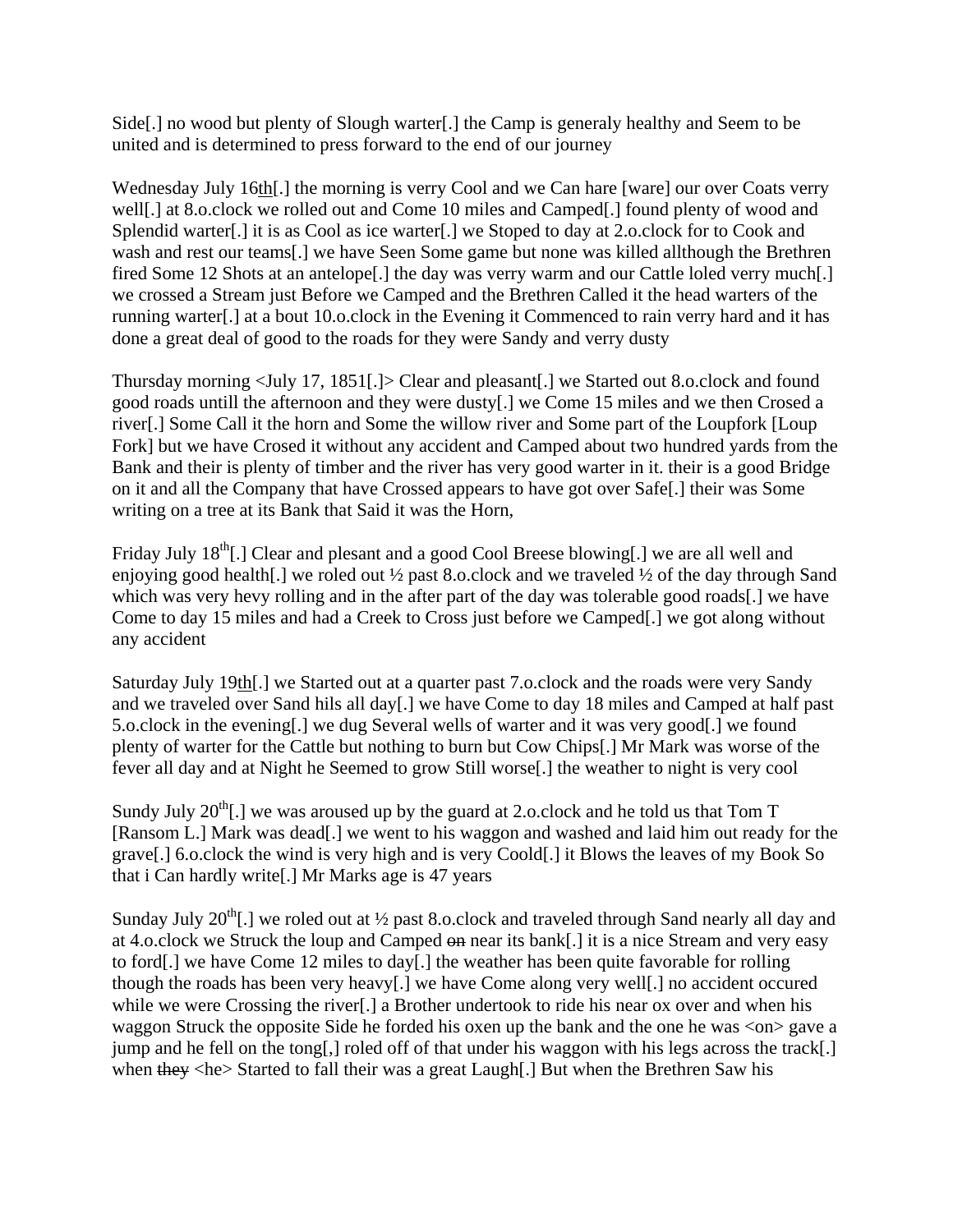Situation all was Silent expecting to See his legs crushed[.] but he drawed him Self up in a heap and the waggon neaver touched him and then the laugh Commenced again

July  $21^{th}$ [.] we rolled out and traveled over Sand hills all day and it was the heav[i]est pull we have had for Some of the Sand hills were allmost perpendicular. We got through the Sand at  $\frac{1}{2}$ past 5.o.clock and Camped on a good Bottom[.] <we have Come 16 miles[.]> no accident has happened as yet nor no Indian depredation[.] their is no wood nor much warter

Tuesday July  $22^{nd}$ . we voked up at 4.o.clock and roled out [.] we traveled over a Splendid Country but very hilly[.] we Stoped our teams to feed at ½ past 9.o.clock. our road has been first rat[e][.] it is a good hard Substance allmost resembels Clay[.] we Started on our way again at 2.o.clock and rolled on over hills and hollers and their was a Cloud Come up at the time and rained all the time we traveled, we are Camped to night on the bank of the main Stream of the loup fork[.] we have Come to day 12 miles[.] plenty of wood and Splended warter[.] their was two waggons broke down to day Comming down the Steep pitches

Wednesday July 23. The Camp were all full of business untill 10.0.clock[.] then the horn was blown and all assembled to See what was the matter[.] Captn. Cordon Come forward and Spoke with relation to Crossing the river and Said he want every team yoked up and the Start at 12.o.clock[.] each ten doubled team and half of the fifty rolled over at a time[.] we all Crossed it in one hour and thirty five minutes[.] we Come up with Easton's Company and they have lost 9 horses<sup>[1]</sup>, they applied to us for horses to go and hunt for theirs but our Captn. told them that they Could not have them, just as we Started to Cross the Stream Easton's Company Croweded in with ours wich [which] was not a very good trick and when they got in the middle of the river one waggon stopped and Commenced to Settle[.] we went to his assistance and pulled him out[.] if they had a listened to the Council of Brother Cordon they would now have had their horses and not have been a burthen [burden] to their Company[.] but men that will go Contrary to Council and think they are So Strong and Can go So verry fast on their own responsibility must take the lash at all times. we have Come to day with Crossing the river 8 miles and Camped where their is no wood but plenty of warter and good feed[.] Easton's Company Come up after we had Carrelled and Camped a quarter of a mile a head of us.

Thursday July  $24<sup>th</sup>$ .] 6.o.clock Easton's Company is out of Sight[.] 8.o.clock we hitched up and rolled out[.] we found Splended roads though it was over hills[.] the fore part of the day was verry favorable for traveling and we Come 8 miles and Stoped for dinner[.] then as we Started again at ½ past 12.o.clock and it was very hot and Sultry our Cattle was verry much freeted [fretted] and the road got Bad and about 4.o.clock their was two waggons turned over, one of them turned over twice with a wooman and two children in it but all escaped frome the wreck of the waggon unharmed[.] we Came to a prong of the loupfork river and laid By all night[.] we have Come 18 miles to day.

Friday July  $25<sup>th</sup>$ . we Crossed over the river at 9.0.clock and rolled out  $2\frac{1}{2}$  miles from it and Camped to repair waggons[.] the Camp is generaly healthy.

Saturday July 26[.] we Started out at 8.o.clock and found good roads but plenty of Creeks and Slough's to Cross[.] we have come to day 15 miles and Camped on the road[;] no wood but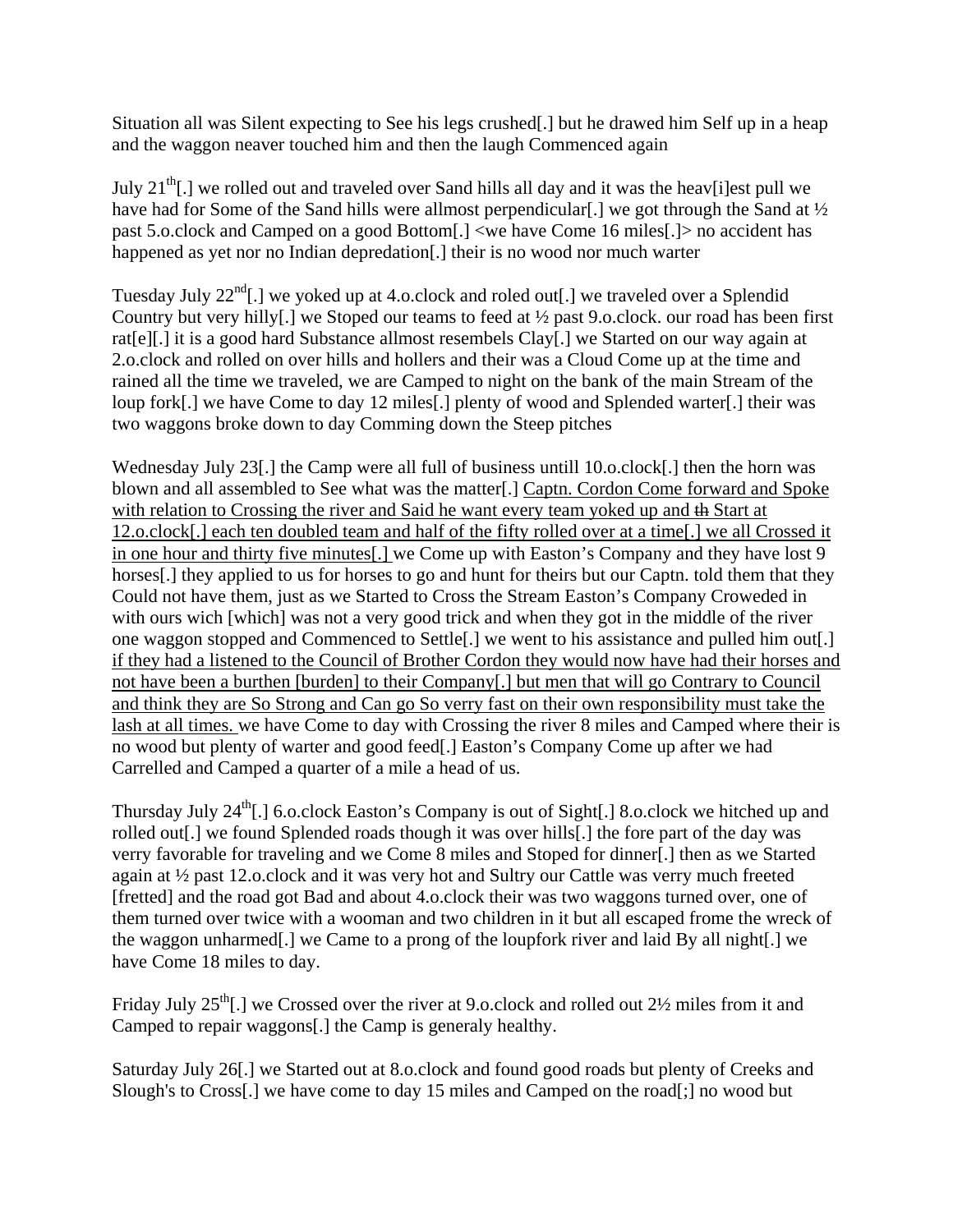plenty of warter[.] we have overtaken a Company of ten Belonging to Shirtliffs fifty of Allreds Camp[.] they have lost 26 yoke of oxen and their Company left them to look out for their selves

Sunday July 27th[.] we yoked up and Started at half past 7.o.clock and it has been very hot[.] we found Some part of the road preety good and the rest was Sloughs and mud holes and a Creek, we Crossed the Creek at ½ past 2. and Camped on its Bank at 3.o.clock[.] one waggon got Some damage done to day to it[.] the rest of the Company got a long well[.] our Company found one ox that was a little lame and two Cows as wild as Buck's[.] they have been left by the first Company's[.] their is plenty of warter and feed but no wood near[.] <we have Come 12 miles to day $[.]$ 

Monday July 28th. we Started again at  $\frac{1}{2}$  past 7.o.clock. I the roads wher we Come were verry good[.] (at 10.o.clock we come across a grave and was very Sorry to here that it was a Sister killed by a Stampede[.] her name is Ellen Kingsl[e]y killed by being run over the Back[.] She belonged to the [Harry Walton/]Garden Grove Company[.] it is reported that they killed a bufflow and the Cattle Smelt the blood and just after they yoked up to Start the Stamped[e] Commenced) the morning was Cool and we traveled along well[.] in the after part of the day the roads was very bad and it was with difficulty that we got along for Some places was very hilly and So Sideling that our waggons <were near lapping over but we> got along Safe[.] their was Some of the Camp went to kill bufflow and they Staid untill late in the day and Some Come to Camp and left two of the Brethren back[.] they kept on after the bufflow and got lost and two Brethren went out with guns and a horn to Shoot and blow So that the lost ones might here the Sound and no where to Come, they were found about midnight and they have lost a horse[.] where we Camped to night is plenty of feed but no warter[.] we have Come to day 20 miles

tuesday July 29th[.] we turned out our Cattle at 4.o.clock to feed but they wanted warter So bad they would not feed and we drove them into the Carrell and yoked up and Started for feed and warter and we drove untill near 11.o.clock and found a good Camp ground[.] plenty of wood and warter but the feed was a little Short and when we rolled in to Camp Morris felps [Phelps] Company rolled out[.] Allreds are Camped about a quarter of a mile from us and they have lost 56 head of Cattle[.] the garden grove Company is Camped 6 miles ahead of us[.] the[y] have lost 70 head of Cattle all by Stampedes[.] we had a waggon broke to day just after we Started and it is repaired and ready for running again[.] when we Star[t]ed this morning we thought it was only 5 miles to warter but it turned out to be 10 miles and very rough roads

Wednesday July 30[.] we Staid in Camp all day for the purpose of Cooking and washing and getting our waggons in good running order

Thursday July 31<sup>st</sup>[.] we yoked up at 4.o.clock and Came 8 miles and Camped to let our Cattle feed and Started again at 5.o.clock in the evening and drove until near 9.o.clock over a very rough road[.] we Come 4. miles and Camped[.] one waggon broke down in the night and did not get into Camp, just as we all got into Camp it Commenced to rain tremendous[.] the thunder and lightning was very Severe[.] where we are Camped to night their is no feed but plenty of warter

Friday August  $1<sup>st</sup>[.]$  we Started at half past eight.o.clock this morning and the roads were rough untill the afternoon and they then got better[.] we drove untill 5.o.clock and Camped near a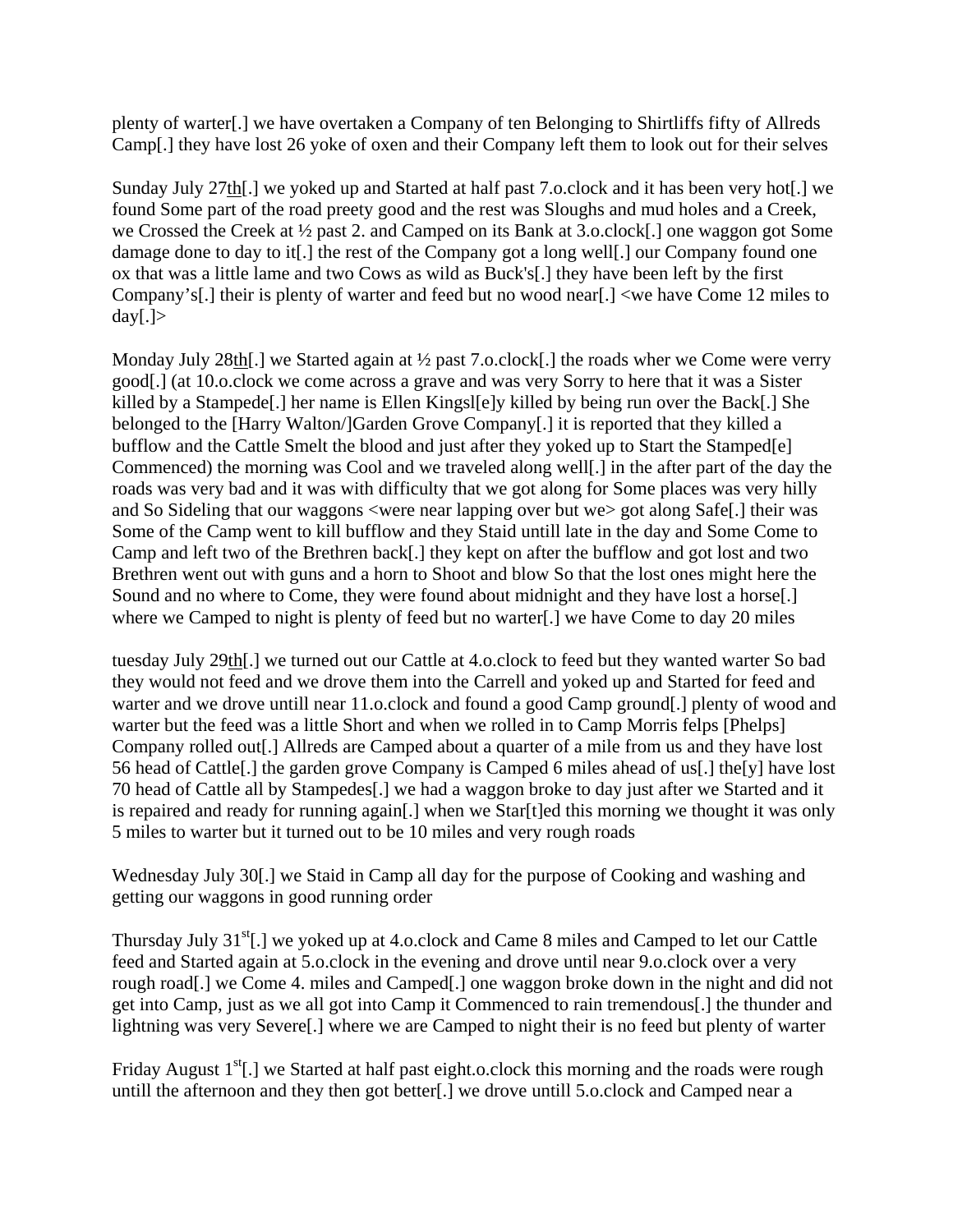Slough and just as we got Carrelled it Commenced to rain and rained very hard[.] we had no accident to day[.] all got a long well[.] we pased through two very large droves of Buffalow and have Seen as many as 6. and 8 thousand in a herde<sup>[1]</sup> we have Come to day 15 miles

Saturday August  $2<sup>nd</sup>[.]$  we Started to day at half past Eight o clock and the road has Been first rate[.] we Come upon a herde of Buffalow about 10.o.clock and they Continued in Sight as far as the eye Could See until 2.o.clock[.] their was over 15 thousand of them[.] at ½ past 3.o.clock we Struck the old road but at what point it is not known[.] we are Camped to night on the plat [Platte River] Bottom[.] very good feed warter and timber[.] we have Come to day 20 miles[.] it has been Cool all day and at times a mist of rain would blow over us[.] it is now Cold enough for a large fire and a Big over Coat

Sunday July August 3rd. we laid by all day for to let our Cattle rest and to air our waggons. we had preching in the afternoon by Brother Cordon

monday July 6th of August. we Started on our journey at 8.o.clock and at noon we Come to the low Sandy Bluffs where <the> Rode and river runs to gether[.] we found our Selves then and at ½ past 5.o.clock we Struck Skung [Skunk] Creek and Camped near the road by the bluff about a mile from the Creek[.] (on Sundy night we had a meeting to Settle Some hard feelings that had arrisen in the Prest of Some of the Company belonging to the first ten with relation to the Captn. of that ten Showing partiality and the way it was Settled they removed him from the office and elected Brother James Lowe one of the Same ten to the be their Captn..) we found very good rolling to day and the day was Cool and pleasent[.] we Come 20 miles for the first on the old road

Tuesday August 5th[.] we Started this morning at 8.o.clock and Crossed Skunk Creek at a little before 9.o.clock and we traveled from Skunk Creek to the last timber on the north Side of the platt[.] we have made 27 miles to day[.] we found very good feed for our Cattle and lots of warter[.] the day was very fine and we roled a long first rate untill after noon and one of the waggons brok an axeltree by driving down a Short pitch but it is repaired and they are in Camp but it was Sun down before they got in. our Camp is generaly healthy

Wednesday August 6th. we roled out 8.o.clock and went 2 miles and Come to a deep wide Creek and we Commenced to Cross it and one ten got over Safe[.] the next Commenced and a few waggons of that got a Cross and then one broke down[,] Smas[h]ed a whele [wheel] all up[.] brok every spoke in it[.] the rest of the fifty made a new Crossing and got over Safe and roled a mile farther and Camped opposite the Cluster of I[s]lands with Some Small willow brush on it Spoken of in Cla[y]tons guide, 4.o.clock the waggon that was Smashed is got the wheele filled and in Camp

Thursday August 7th[.] we yoked up at 7.o.Clock and was a bout to Start when the word Come in to Camp that a buffalow was killed about a mile of[f] and we took Some Cattle and went and hauled it near the Camp and dressed it and all had a part of it[.] not even the feet nor hide was left by this time it got to be 8.o.clock and we roled out and had not gone far before two waggons was discovered to be on fire in the inside[.] it was occasioned by the brethren putting wood in the waggons that they had used to Cook their breakfast and had thrown warter on it thinking it was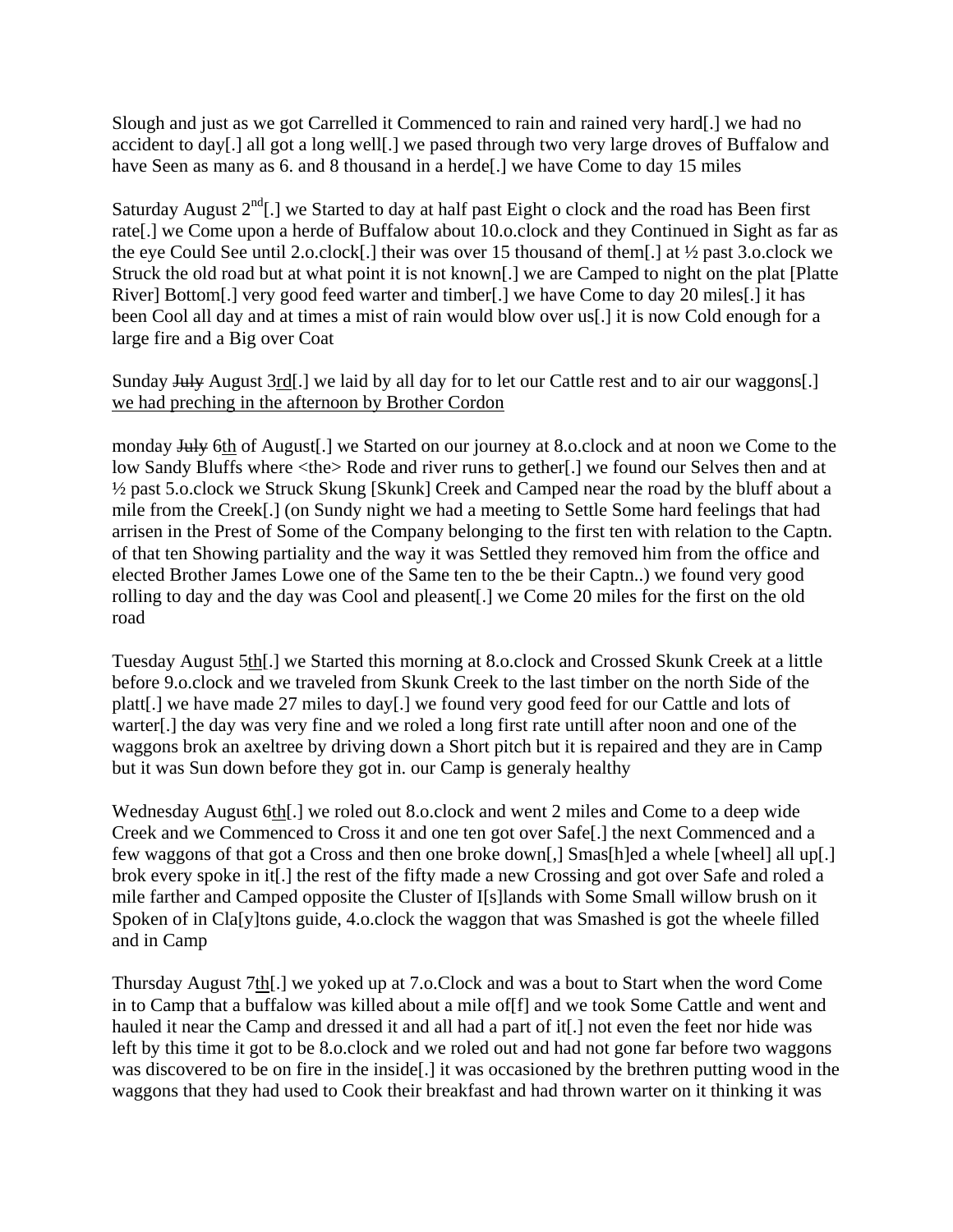out[.] they put in their waggons and the air passing through Started the old Coals to going and the inside of the waggons were all in flames but it was got out with out any Serious accident, Some of the brethren got their hands burnt but not very Severe[.] we roled on then untill near 11.o.clock. brother Allen J[oseph]. Stout's eldest boy [Charles] was Setting in the waggon driving and did not observe a bad place in the road time enough to get the waggon arround it and the waggon pitched into the hole and the Boy was thrown out and he fell under the fore wheels and it passed over his head and the hinde one run over his arm[,] leg and Side[.] he was brused up very much[.] Brother Cordon rode up imeaditly [immediately] and we done what we Could for him in the way of bathing him and Captn. Cordon Called on us to join with him in adminstering to him and we laid hands on him and his pain was removed So much that he went to Sleep and in 3 hours was eating[.] their was nothing broke about his body[.] we are now in Camp and he is eating his Supper and in a fair way for recovery[.] we traveled 22 miles to day and got into Camp at 7.o.clock <on bluff Creek[.]> not farther accident occured

Friday Aug 8th[.] we Started this morning at 8.o.clock and we had a very good day for roling[.] we Crossed Severel Creeks and Come a long without any accident and Camp at 5.o.clock on the upper Side of Rattlesnake Creek[.] we have made to day 20 miles

Saturday Aug  $9<sup>th</sup>$ [.] we Started at 8.o.clock and traveled untill we Come to the east foot of Sandy Blufs where teams have to double[.] on the west of woolf Creek and Comming over that one tonge of a waggon was broke[.] no farther other accident occured and we Camped about a quarter of a mile beyond the west foot[.] we have made to day 18 miles

Sunday Aug 10th[.] we roled out at 9.o.clock and traveled 11 miles and Camped on the Bank of the platte river opposite Ash holler [Hollow] for the purpose of getting axeltree timber to Carry with us So that we Can be ready for a break down in Case one Should occurd

Monday Augst. 11th[.] we roled out at 8..clock and we had a very good day for rolling[.] their was a Box broke in one of the Brethren['s] wheele and it detained the Company about half an hour[.] no furthr accident occurred[.] we have made 15 miles to day and Camped on the Bank of the river[.] Before we Started this morning we had for to pack the Propperty belonging to mrs. [Lucy] Mark (wife of Ransom L. Mark who died July 20th) <across the river> as She intended to go back to the States with a government train that was Camped at the mouth of Auh Ash Holler[.] they were on their way to fort Levenworth. frome Laremie 8 days

Tuesday August 12th[.] we Started this morning at 8.o.clock and the morning was very Cold and Continued So the greater part of the morning and was Cool enough for one Coat on untill 12.o.clock[.] then the Sun Come out very hot and it was So untill near 3 and then it got Cooler and we are now Camped at the east foot of Cobble hills and their is not much feed for the Cattle[.] it is now 5.o.clock and Cold enough for an over Coat and a big fire and has the appearance of <being> a very Cold night[.] we have Come 7 miles to day

Wednesday August 13th<sup>[1]</sup>, we was detained in Camp this morning on the account of Sickness about one hour and we roled out at 9.o.clock and 1. ten Stoped untill near 11.o.clock for the purpose of watang [waiting] on the Sister that was Sick[.] the other tens Crossed Cobble hils and Camped about ½ mile west of the ainchent [ancient] Bluffs or ruins for to wait untill the other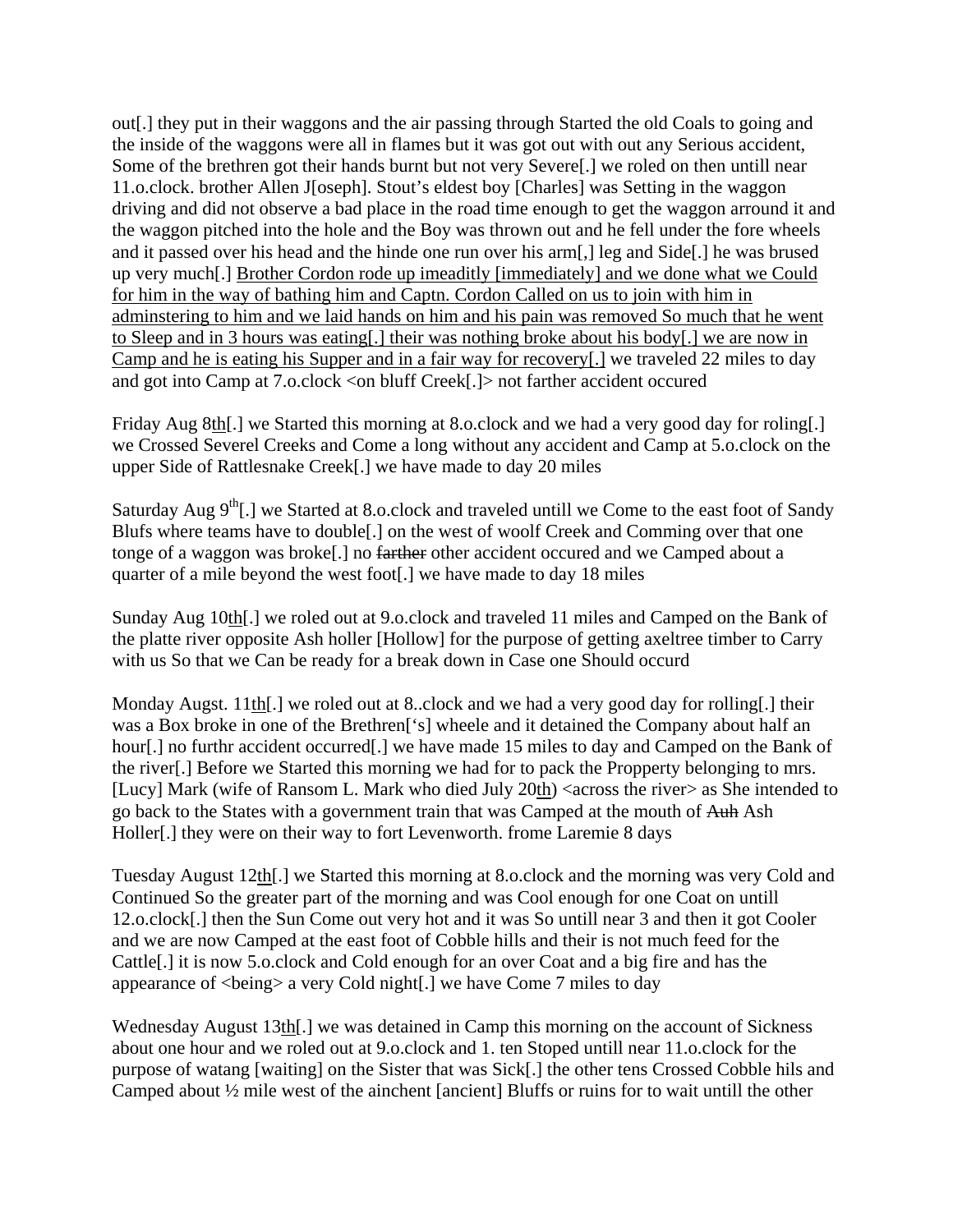ten Come up with us[.] about a quarter past 1 They roled in Sight and we yoked up and Started on our journey[.] when the the ten got up with us they told us that <the> Sister was better and had a fine Daughter[.] we traveled 10 miles further and Camped on the Bank of the platte[.] we have made 14 miles to day[.] at 9.o.clock the horn was blown for a meeting and we all assembled to See and here what was going on[.] Brother Cordon arose and Said the object I have in Calling this meeting is to answer af few questions that had been asked him repetidley [repeatedl.] If he was not agoing to make two Company's of the one when we got to Larimie [Laramie,] and Some would ask in another way are you agoing to Select the Best and Strongest teams and Send them a head[.] in answere to theese questions he Said that this Company would all enter the valey of the great Salt Lake to gether unless wisdom dictated other ways and the nex[t] item of buisness was this[:] their are hundred and thousands of Indians betwen here and Larimie[.] they are assembling their for the Council with the officers of the United States with regard to Selling a right of way to the Government for the accomodation and good of the Emigrant[s] and he told the Brethren that he wanted to See everything that could be yoked to be yoked up and in the teams while we are passing through them and not to take any notice of them nor more than if they were not their and for every man to Stay by his team and keep joging along[.] then they will See all our Cattle in the teams and every man and team diligently engaged and will give them no Chance to Steel and it will let them no that we [are] diligent enough to take Care of them[.] Brother Cordon Spoke at Some length on the foregoing items and the meeting was dismised at 10.o.clock by prayer. at about 2.o.clock their was a Storm Come up and the thunder and lightning was terifying[.] the wind Blew allmost a hurican[.] the thunder Bolts appeared to Strike very Close by and Some of the Brethren Said they Smelt a very Sulphery Smell

Thursday August 14th[.] we Started this morning at a quarter past 8 o.clock and we have had a splended day for traveling[.] we have Come 20 miles to day and Camped about 3. miles below Chimney Rock[.] it is now ½ past 7.o.clock and their is a very heavy Cloud Comming up from the Southe and has the appearance of very heavy Storm

Friday August  $15<sup>th</sup>$ [.] The Storm that we expected went round and did not touch us[.] we roled out this morning at half past 8[.] the morning was not as Cool as has been but Some what Cloudy[.] we traveled about 18 miles and Camped below Scot[t]s Bluffs[.] we had a good day for traveling allthough Some part of the day was quite warm[.] we all got along with out any accident[.] Brother Allen Stout Left an ox this morning belonging to the perpetual fund[.] he gave out Some 3 weeks ago and made out to drive him this far and would have drove him to the Valey but he would not leave the Carrell ground this morning[.] he run round and round again and then laid down and Brother Stout left him

Saturday August 16th[.] we Started this morning at Quarter past 8.o.clock[.] the road was very good and we have got along with out any accident and Camped on the river Bank about 12 miles above Scot's Bluffs[.] we have made today 16 miles[.] a great many of our Cattle's neck are Sore and one Brother's Cattle's necks are So Sore that they Can hardly Starte his waggon[.] when they Stop Some of the Brethren has tried white lead mixed with Linseed oil and spi[ri]ts of turpentine and that has Cured a great many of them[.] Some tries washing their neck's every night after they are turned out of the yoke but that appears to make them worse[.] we have now tried another plan and that is take a Bar of lead and beat it out wide enough to Cover the yoke w[h]er[e] the neck rubs and that Seems to heal them up directly[.] Some have tried it when the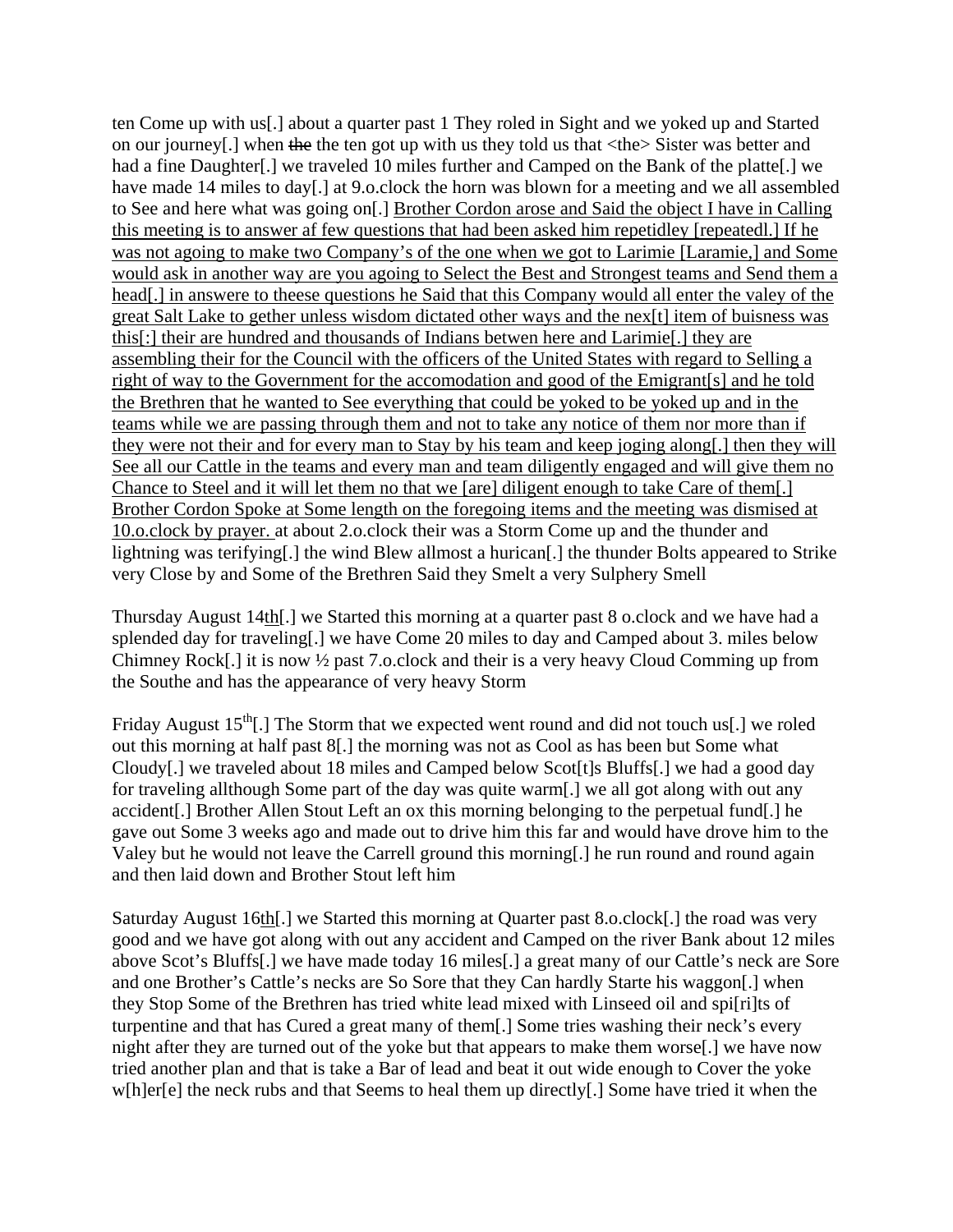Cattle's neck's have been Blood raw and they have worked them all the time and their neck's are well,

Sunday August 17th[.] we Stoped here all day to rest our Cattle and to Cook and wash and in the afternoon we had Some preaching from Captn. Cordon and we all felt very much edified[.] Some of the Brethren Spoke at Some length and we had a good time to gether, Since we have been on the road we have had 3 emigrants added to our list and their names are as follows[:] Maria Baddaley Born July 29th[,] Mary Elizabeth Steel Born Augst. 10th[,] Zilah Jane Player Born Augst. 13th[.] they all belong to the Second ten

Monday Augst. 18th. we Started this morning at  $\frac{1}{2}$  past 8.o.clock and we traveled very Slow on the account of Sickness and at 11.o.clock we Stoped to rest the Sick[.] about a quarter of an hour, the person that is So dangerously ill is the wife of Brother Jms. [James] Booth[.] She is very low with the Consumption<sup>[1]</sup>, we Started on and roled untill  $\frac{1}{2}$  past one.o.clock and then Stoped for dinner and Captn. Cordon was almost a minde to Carrell the Company So that She might rest easey and then again he thought that She might lay So all day and perhaps two days and then he told us to role on again[.] we traveled along Slowly untill 4.o.clock and then the train Stoped about 10 minuets and She died[.] we Carrelled imeaditly along Side of the road[.] plenty of wood and abut a mile frome the river[.] there is also a Brother Sick with Something like the dumb Ague and fever[.] he has also a Severe Bowel Complaint[.] their was a Brother running down with the Blood flux and he was administered to yesterday and to day is a great deal better. I there are also a great many Sore mouth's and lips a mongst us but dose not appear to be dangerous[.] we have made eleven miles to day and are Camped opposite the Bluf which Clayton's guide Speaks about assending to See Larimie peak frome (Brother Booth's wife's name is Cathrine Booth aged 32 years)

Tuesday Aug 19th[.] we Started this morning at 7.o.clock and the morning was quite warm and towards the middle of the day it got to be quite hot and we then had very heavy rolling[.] we Come to raw hide Creek [Rawhide Creek] at 2.o.clok and we then had a tolerable good road untill 4.o.clock and we then Camped about 8. miles from the fort[.] we have mad[e] 18 miles to day[.] we are about ½ a mile from a S[i]oux village <and> as Soon as we Camped Crowds of them flocked to See us and to get Some thing to eate.  $]$  [-- $]$  their was 3 amongst them that appeared to be the head men of the Camp[.] we fed them and they appeared to be Satisfied[.] they asked for our Cheif as Soon as they Come in Camp and we introduced Brother Cordon to them and they pased around the pipe of peace and all Seamed to enjoy themselves very much

Wednesday Aug 20th[.] at 2.o.clock this morning we were aroused from our wagons by a Stampede[.] we all run around them and got them in the Carrell very easey[.] they all Seemed to get quiet drectley [directly] and Some of us went to bed again and Before 9.o.clock they ran again but [they] did not Seeme to be as much fritend [freightened] as they did at first[.] the Brethren got them in the Correlle again and they then were quiet[.] no one Could tell what Started them[.] Some Said it was a wolf, and Some a dog and others Said they got the Sent[scent] of the Indian's[.] So it appears that they all knowed and <Still> no body knowed from the remarks that were made[.] we yoked up and roled out at 7.o.clock and Crossed the river at Larimie at 11.0.clock[.] we then went to the fort to get Supplies and they Charged us any price they had a minde[.] they Charged us \$4.00 a gall for golden Syrup molasses and 40. cts per lb for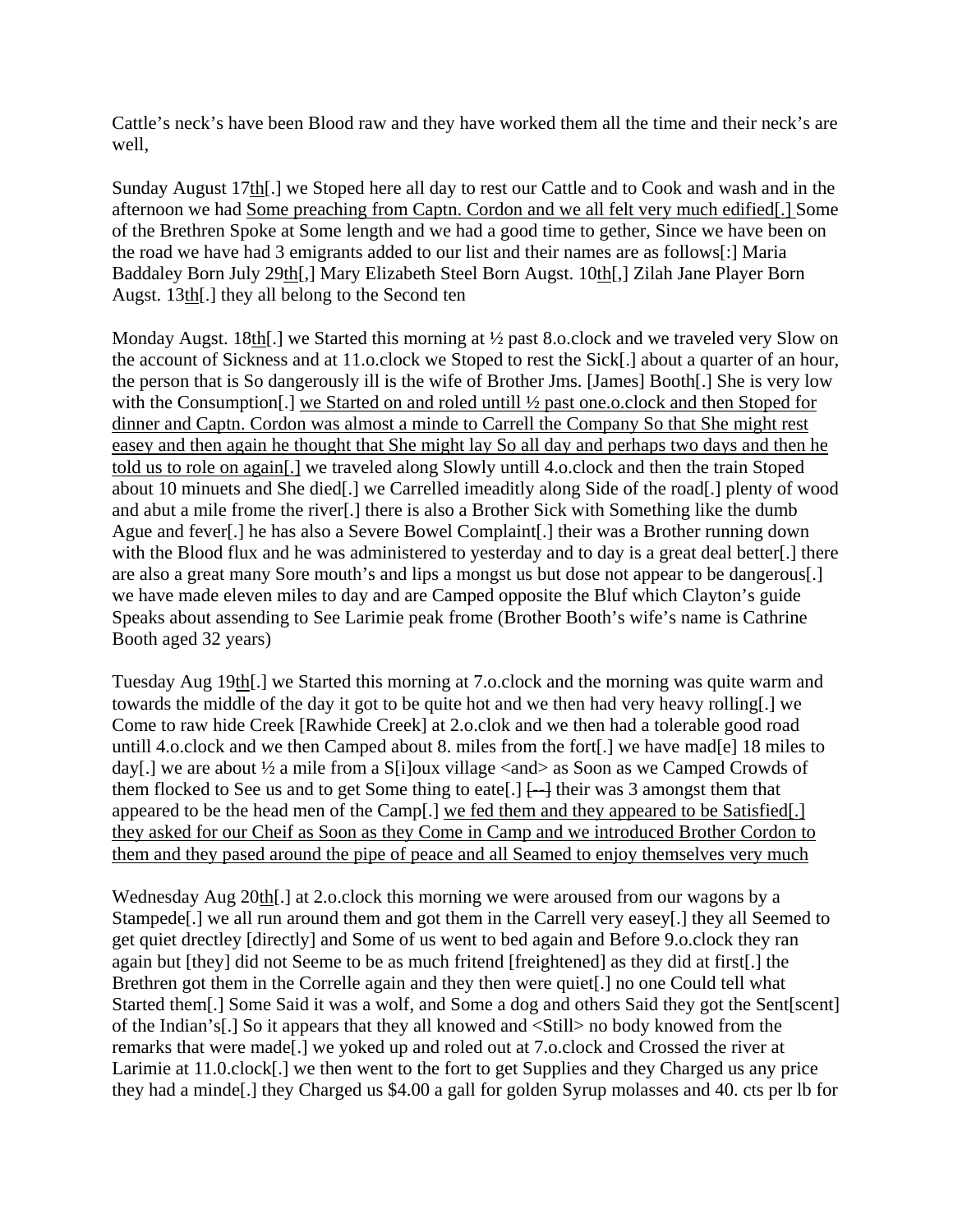Sugar and 15.18. and \$20.00 per hundred for flour and Some of the Brethren had to go way with out any for they were not able to pay Such a price and the Store keeper extortioned on every thing that the Brethen wanted[.] we Started frome their at 1.o.clock and Come about 5 miles and Camped along Side of the river[.] not much feed But plenty of muddy warter[.] we have made 18 miles to day and Camped at 3.o.clock[.] Brother Baddaly [George Baddley] the one that was So Sick when Sister Booth died is worse and Seems to get weaker[.] the rest of the Company are generally healthy

Thursday Augst. 21st[.] we Started this morning at half past 8 o.clock and we traveled the fore part of the day Over Sand hils first and then a tolerable good road untill we Struck the rook that Clayton Speak's about being So dangerous to waggons on the account of a Short turn in the road[.] we then have had a good road all day although it was hilly[.] we have Come 16 miles to day and Camped where there is <not much feed> but plenty of wood and a Creek that Seems to be Supplied by a Spring for it is very good warter and alamos  $\Box$  almost as Cold as ice warter. we all have got along to day without any accident

Friday Aug 22nd[.] we Started this morning at 8.o.clock[.] our road to day has been good but very dusty[.] the only thing that occurred to day while traveling was two tires Come of[f] but they did not detain the Company[.] we all Camped about the Same time[.] we have Come 18 miles to day and Camped at ½ past 3.o.clock near a Creek[.] plenty of wood[,] warter and Splended feed[.] Soon as we Camped every man was in buisness Some repairing wheles and Some getting the tires ready to Sett and Some went to Cutting wood for to make Charcoal and our Blacksmith are getting their forge up ready for work and ever[y] Body that is not on duty as herdsmen are engaged at Some thing and all Seems to be life and animation and the Brethren while they were Swinging their axes and falling the treese would yell out with delight and make the woods ring again, and if any person had seen them that were not acquainted with them nor their Circumstances would naturally Suppose that they followed it for a living for it Come as natural to them as putting their vituals in their mouth and our Captn. is as full of work as any of us and any Body to look at him and then at us would think that we were all Captns. for he looks So much like the rest of us[,] for go around the Camp when any thing is going on like worke and you would See him in his Shirt Sleves and Black hands and dirty face and into it up to his eyes as the Saying is and it nearley turns out to be the fact

Saturday Augst. 23nd. we Started Stoped this morning  $\leftarrow$  to Cut and Sett tires and our Captain appointed a Committee of 3 to examine the Company and they examined every wagon and those that wantend tire Cut and welded they Sent them to the Black Smiths and those that wanted hooping and tire Sett they told them to go at it and get it done fore we wanted to Starte as Soon as possible and in less than an hour every man was at work that Could work and our Brother's the Blacksmith's worked very hard all day and kept at it untill 9.o.clock at night and they Could not finish all of them So they Stoped work untill Sunday morning and all the Brethren worked hard <all day>. Brother's [James] Lowe and Willson our whele rights were buisley [busily] engaged all day and they have a wheele to finish yet

Sunday morning Augst. 24,th[.] our Brethren are at work again and the anvil is ringing with the ten pound ten and Some of the Brethren are getting out axeltres and Some Setting tires and the wheele rights are at work at the wheele and it Seems to be a day of work instead of rest.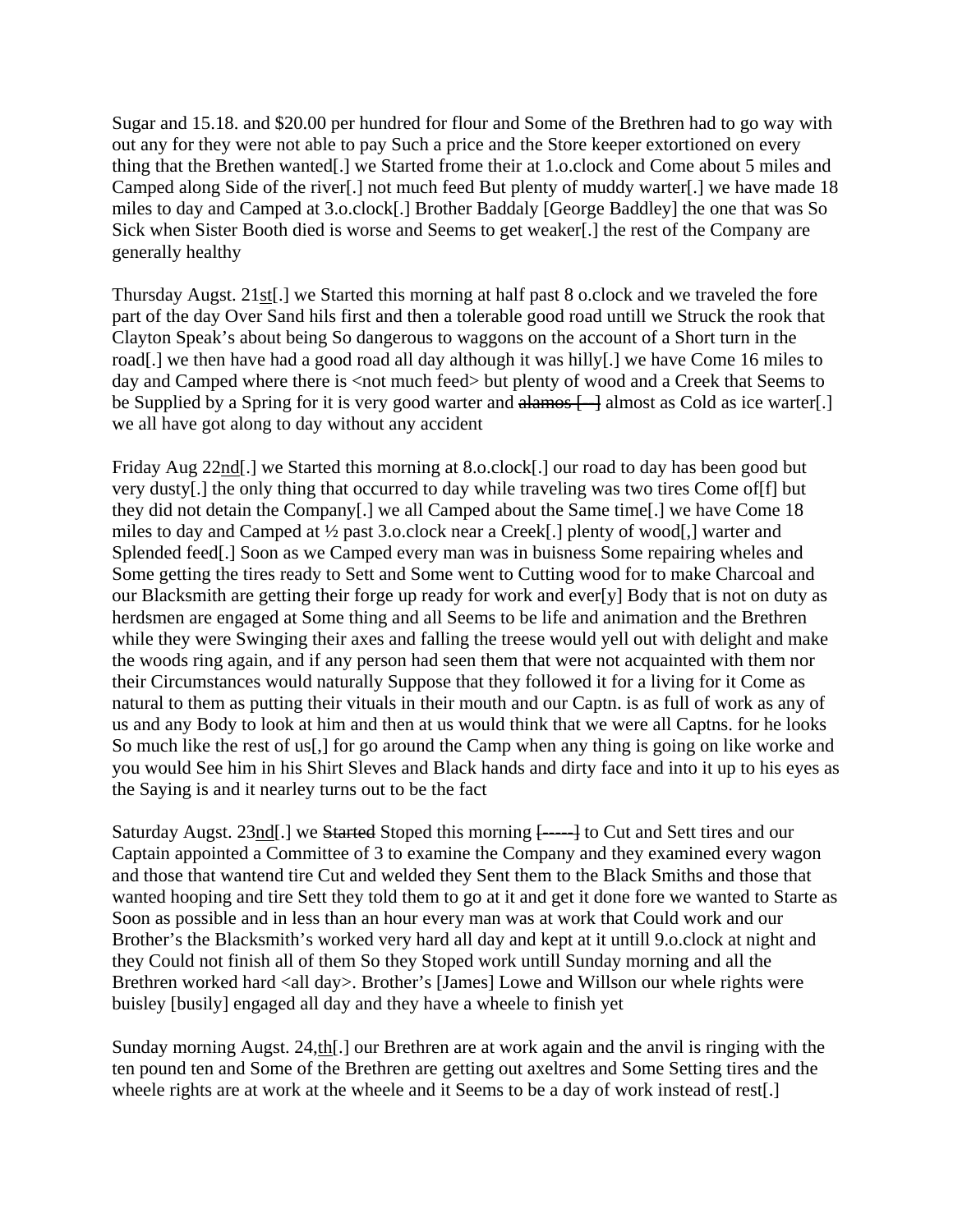6.o.clock at evening our Brethren are Still at work and one of them is Burning a tar hill[.] it will take them untill dark to get ready for roling

Monday Augst. 25th[.] we Started this morning at half past 7.o.clock and traveled over a very good road[.] we Struck the platt[e] at noon and then roled on untill 6.o.clock at evening our Brethren are Still at work and one of them is Burning a tar hill[.] it will take them untill dark to get ready for roling

Monday Augst. 25th[.] we Started this morning at half past 7.o.clock and traveled over a very good road[.] we Struck the platt [Platte] at noon and then roled on untill 5.o.clock and Carrelled where their was no grass plenty of timber and warter. <we have made 37 miles to day>[.] after we Started this morning two of the Brethren went Back for to hunt for a lost Cow that Belonged to our Company and they found her at ½ past 10.o.clock and Before they got into Camp it was 12.o.clock at night[.] they got along Safe But was very tired

Tuesday Augst. 26th[.] we Started this morning at 8.o.clock and we have traveled over hills and hollers all day and Some of the road was very rough and one of the Brethren got a tonge Broke. the rest got along with out any accident[.] we have Come 20 miles to day and Camped where there is not much feed and the warter is a good half mile off and there is not much timber near but plenty by going a quarter of mile

Wednesday Augst. 27th[.] we Started this morning at 5.o.clock and traveled 8 miles and Camped about three hour's to let our Cattle feed and get warter[.] we rolled from their at half past 12.o.clock and rolled 8 miles more and Camped on the Bank of Fourche Boise river[.] the grass is Short But very good[.] we all got along to day very well[.] their was a Cow and an ox gave out[.] the Cow had been worked down and the ox was So lame that he Could not go any farther[.] Brother Baddaly is about the Same[.] the rest of the Camp is generally healthy[.] we have made 16 miles to day

Thursday Augst. 28th[.] we Started this morning at half past 8.o.clock and we traveled without any accident untill one o.clock and  $\Box$  at Deer Creek we passed Allreds Company[.] they were repairing waggon's[.] just after we passed them their was an axletree discovered to be Broke in the first ten. Captn. Cordon thought it best for the ten to Stop and form a Carrell and make an axletree and the rest of the Company rolled on with the determination of Camping as Soon as they Come to feed and warter and wait untill the ten got up and all would then roll to gether[.]  $\langle$ we Camped about half an hour after we have made 12 miles[.] $>$  they got their waggon repaired against dark and they rolled up to the Carrell at 7.o.clock

 $\leq$ Friday morning Aug 29<sup>th</sup> and the Brethren were not ready to Start on the account of Some of the herdsman Comming <in> to Camp for Breakfast and leaving part of the Cattle on the opposite Side of the river instead of Staying with them untill the horn Blew for the herde to Come in and by that means the Company was belated one hour[.] Captn. Cordon ordered the first ten to rolle on and the rest would follow as Soon as the Cattle were d[r]ove into the Carrelle[.] we was all rolling at half past 9.o.Clock and Come along with out any accident and traveled 16 miles and Camped about half mile frome the deep gulph Spoken of in Clayton's guide[.] it has been very dusty all day and Some times we Could hardly See our teams[.] as Soon as we got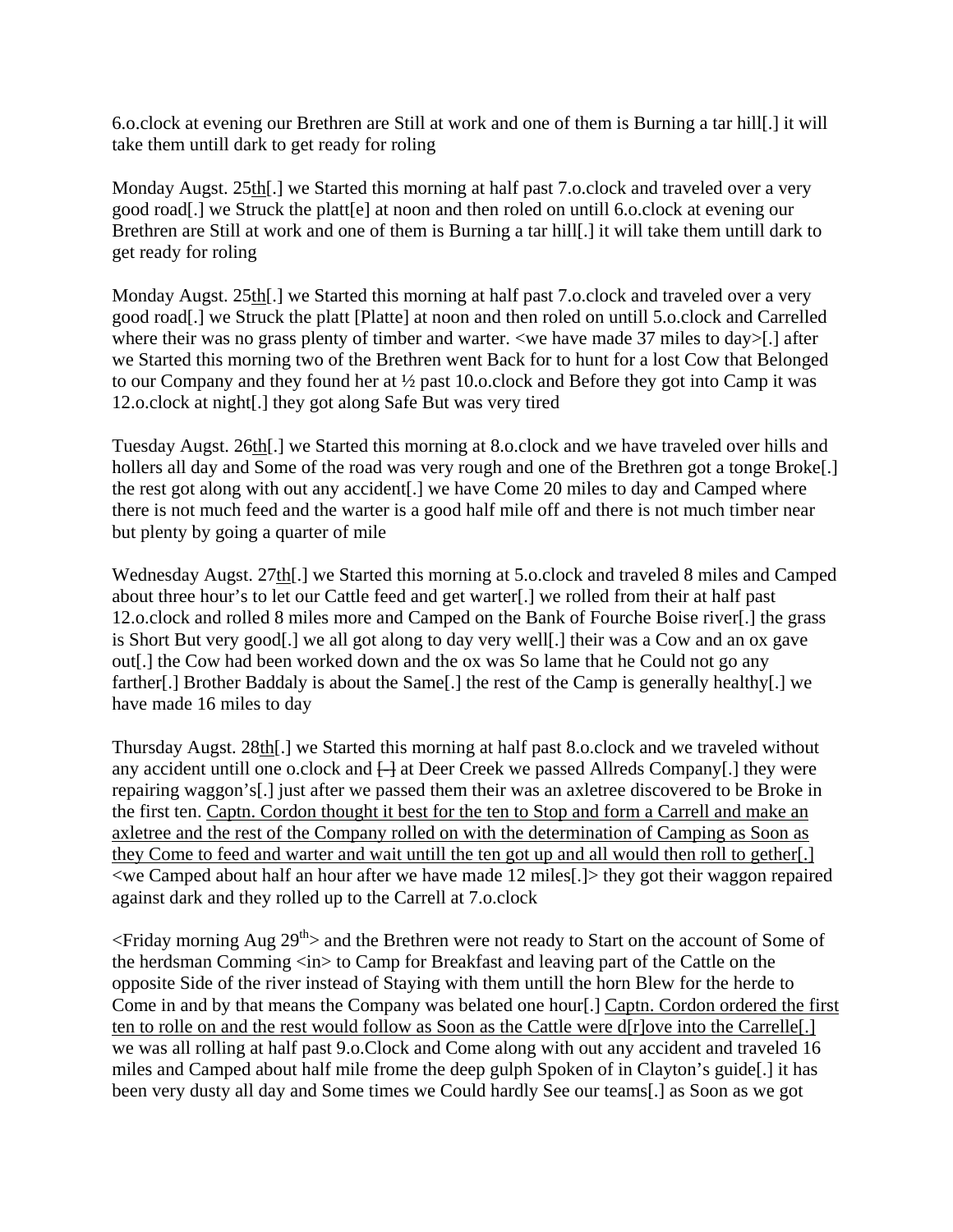Carrelled Some of the Brethren got went to Seetting tires and they got them done and ready for roling by half past 8.o.clock and at 9.o.clock it got to be quite Cold and is almost a freezing Cold evening

Saturday Augst. 30th[.] the day Broke Clear and Cold and when we got up in Camp we found ice in our Buckets and pans and it was an eighth of an inch thick[.] we rolled out at 8.o.clock and traveled until dinner time and turned our Cattle out to Bait below the upper ferry[.] we Started again at 2.o.clock and Crossed the river and come about 4. miles and Camped about ½ mile frome the river[.] we have Come 12 miles to day[.] just after we Camped three men Come in frome the mountains and told us that Captn. Easton and Company was robed of their Horses and provisions and they were in a destitute Condition

Sunday August 31st[.] we Started this morning at half past 9.o.clock and Come 8 miles and warte[r]d our Cattle and then drove about 7 miles farther and Camped about 3 miles Below Rock Avenue and we have Come 15 miles to day[.] at 8.o.clock. the horn was Blown and we all assembled to Settle Some hard feelings that had arrisin[.] the Brest Brother [Henry] Gooldsbrough [Goldsbrough] and his ten with regard to doing duty and Severel of them Spoke with regard to it and it was finaly Settled by Brother Cordon giving us all a good lecture with regard to attending to our duty as respects herding and guarding[.] Several important Items of Buisness were brought up and disposed of and we dismissed by prayer[.] all determined to Stay to gather <for> as we Started to gather [together] we would enter the Valey to gather and a Spirit of union Seemes to be with all the Camp[.] our Sick is Better and our company is generaly healthy

Monday September 1st[.] we Started this morning at 5.o.clock and drove untill eleven and Camped at the willow Springs to let our Cattle feed and get warter and Started again at 2.o.clock and traveled untill ½ past 5.o.clock and Camped on the Side of the Creek that is 300 yds frome the road[.] their was a Cow gave out to day and was left behinde, the Company all got along Safe[.] we have made 18 miles to day

Tuesday Sept. 2nd[.] we Started on our journey this morning at half past 8.o.Clock and <traveled> untill we Come to the Solaraetus [salaratus] lake and Stoped untill we Could get Some to Carry with us but their was none worth getting So we drove on about a mile and a half farther and Come to Some <that was> first rate on the South Side of the road[.] we laid in our Saleraetus their and drove on untill 4.o.clock and Camped along Side of Independence Rock near the Bank of the Sweet warter [Sweetwater] river[.] we have traveled 15 miles to day

Wednesday Sept. 3nd[.] we rolled out this morning at 8.o.clock and got along very well until we past the devel's gate [Devil's Gate] and then we took a left hand road and it was Sandy and very heavy and the <wind> Blew tremendious hard which made it very heavy drawing for our Cattle and was So dusty that at times we Could not See a number of our Cattle laid down with fatigue and we would get them up and rolle a little farther and they would lay down again[.] So we worked that way for a bout an hour or two and finely we got out of it and Camped about 7. miles frome devels gate where there is plenty of feed and warter but no wood near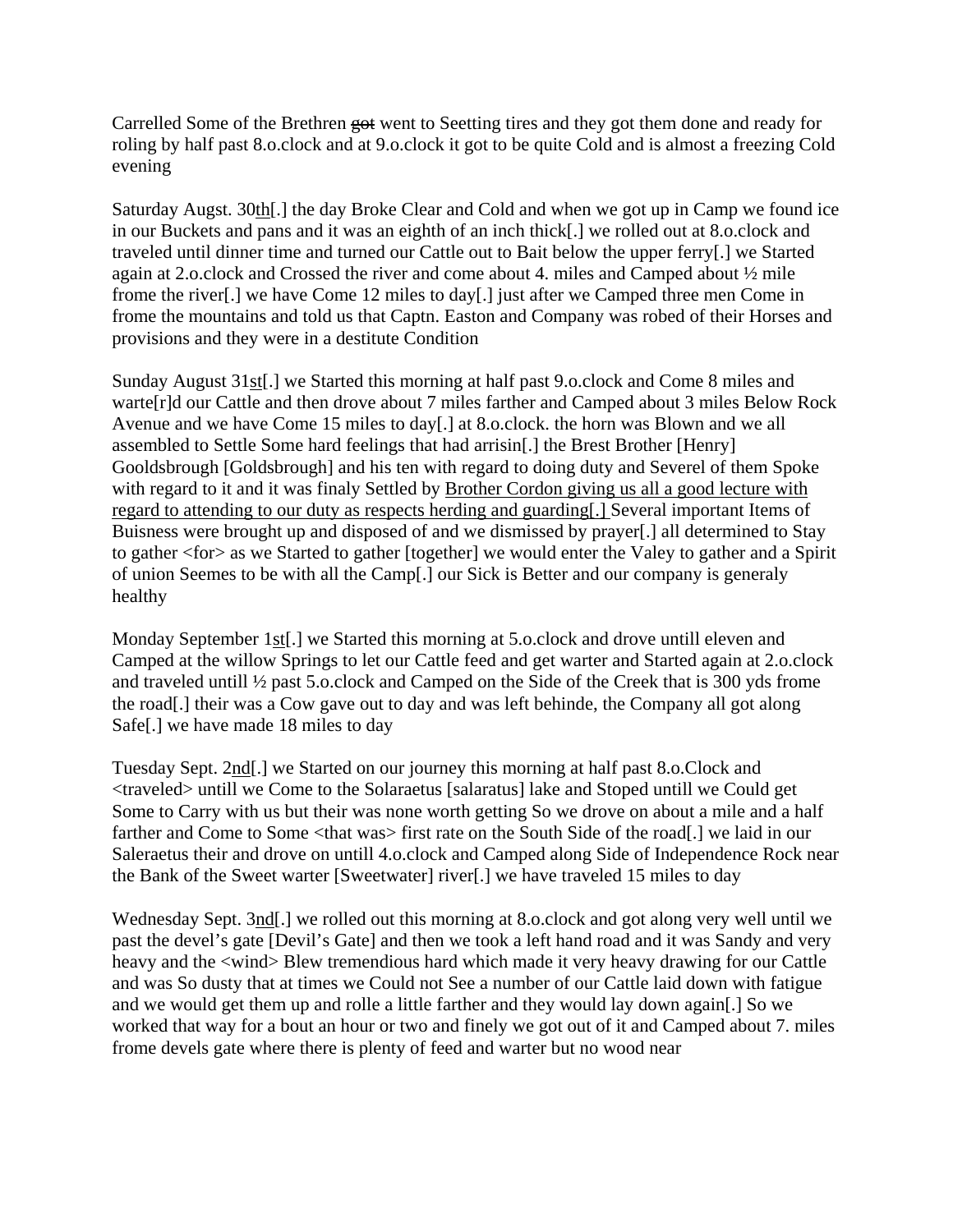thursday Sept. 4th[.] we Started this morning at 9.o.clock and our road lay over Sand hills and hollers and and very rough ground until about 1.o.clock and then we Struck the old road about 12 miles frome the devels gate[.] [*illegible text*] we rolled on frome their tolerable well although a great number of our Cattle was tired and Camped where we leave the old road and ford the river twice and we have made a cut on of about 9 miles by takeing the lef[t] hand rode[.] on Wednesday after we left the Devels gate it has not been traveled very much But a great number has been disapointed by thinking it was a Cut off but it has Cost nearly a whole days travel for nothing

Friday Sept. 5th[.] we Started this morning at 9.o.clock and traveled until near 2.o.clock and then we were delayed about an hour and half by a party of indians[.] their was a thousand of them and they Called themselves the Sankes[.] they appeared to be very friendly for their was a Steer and a cow went of[f] with them and they drove them both back to us again[.] after they got by we rolled on and Camped on the Sweet warter Bottom about a mile from where we Cross the river between the rocky ridges <and> our cattle was nearly giving out when we got into Camp

Saturday Sept. 6th[.] we Started this morning at half past 8.o.clock and got along very well for about 6 miles[.] then their was a wheele gave out and the waggon had to Stop for about 3 hours[.] we Come about 4 miles farther and Camped on the Bank of the Sweet warter <and> Captn. Cordon Sent one of the wheeles belonging to his waggon for to help the Crippled one into Camp[.] we have made 10 miles to day

Sunday Sept. 7th. I the morning <Broke> Clear and Cold and we have plenty of ice in Camp and the fire feeles first rate[.] 9.o.clock in the evening the horn was blown and we assembled our Selves to gather and Brother Cordon arose and made Some very approiarte [appropriate] remarks with regard to our Situation at the present tim<sup>[e]</sup> and then Called on the Brethren to make Such remarks as they Seen proper and the prevailing Idea was Concerning our Cattle and Some were for Stoping  $\langle$  at > every patch of grass and Some was for turning them out at 2.o.clock in the morning and Some for one thing and Some was for another and fineley the meeting broke up and nothing was done with regard to our Cattle. after about two hours talking

Monday Sept. 8th[.] we Started this morning at 8.o.clock and in the fore part of the day we had very heavy rolling and in the after part we had very good hard rodes and we Camped at 5.o.clock on the Banks of the Sweet warter at ford No 5 and <we have made 16 miles to day[.]> just after we Camped their was a very Cold wind Blew from the South west and the way the Coats and Shawl's were put on was not Slow and <we> made as big fire as we could to keep us warm[.] we met Brother Bianhysell to day and he Brought us good news frome the Valey[.] he was in good health and good Spirits and Seemed to be going on his way very Comfortable—and with great Speed

tuesday Sept. 9th[.] we Started this morning at half past 8.o.clock and traveled 5 miles and then Stoped where their was Some very good feed[.] about 2 hours we Started again frome their and drove until we Come to where the road leaves the river and Camped[.] we have made 10 miles to day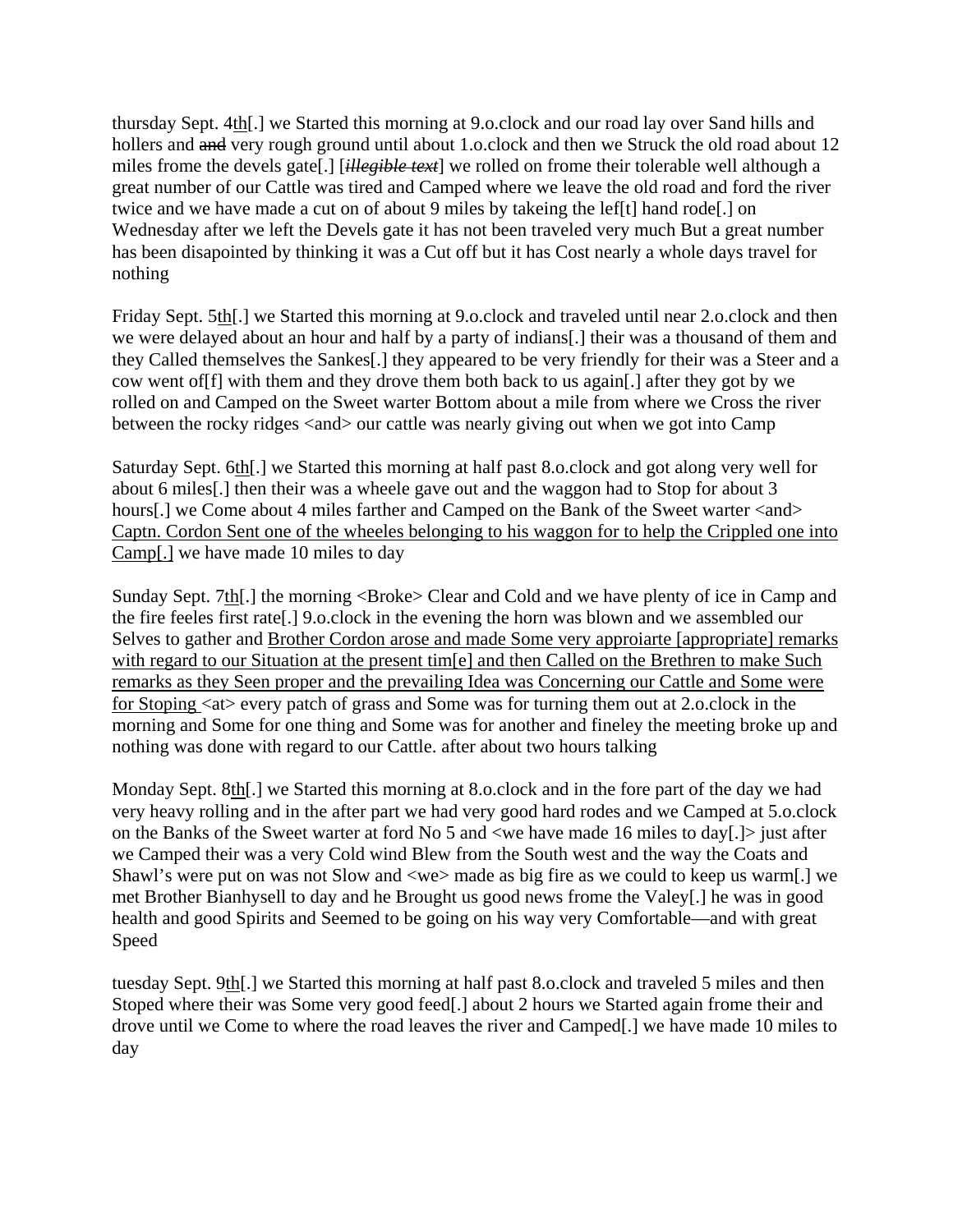Wednesday Sept.  $10^{th}$ . I the morning is very Cool but there is no ice in Camp but So near it that the frosty wind pinches our nose very much[.] Thursday Sept. 11th we Started this morning at 9.o.clock and Commenced to assend the long hill frome the river and when we got about half way up it one of the Brethren tires was about to Come off and we Stoped abut a quarter of an hour to wedge it and then we rolled on untill we Come to the rocky ridges where it is So dangerous to waggons and one of the Brethren had the misfortune to Break a reach which detained us Some two hours[.]  $\Box$  we then rolled on about one and a half miles farther and the tire that Stoped us at first detained us a gain[.] we then went on and in a bout a quarter of an hour he was discovered to be be hinde Some distance but Still Coming <and> by this time the main part of the fifty was out of Sight and but 4 waggons were with him and about 2 miles frome Strawberry Creek his tire Broke and he had to Stop alone until near 9.0.clock and got and when the waggons were Carrelled Brother [James] lowe the Captn. of the <first> ten that the Broken down waggon belonged to went to every waggon b in his ten and he Could only get two men out of it that would go and fetch the Broken waggon into Camp and they had to pack a wheele 6 miles[.] we are Camped on the Branch of the Sweet warter[.] plenty of willows and warter but no feed for our Cattle[.] we have made 15 miles to day

Thursday Sept 11th[.] this morning was very Cold and their was plenty of ice in Camp and <it was > a quarter of an inch thick[.] we all Stoped until 12.o.Clock to day to repair the waggon that was Broke yesterday[.] it belongs to Allen J. Stout and the Captn. of the fifty ordered the freight taken out of Stouts waggon and it was ploughs and they were buried in the Bank of the Branch of the sweet warter about 2 rods above the ford. they had bords laid under and over them to keep them off of the ground and to keep the dirt frome packing in on them[.] we made a form of a grave and put a head Bord up and on the head Bord was written with Black ink[:] W Plour aged  $20$  (for their was 20 plougs) Sept 11<sup>th</sup> 1851 and <u>under it was written With red chalk[:</u>] Cordon's fifty[.] we rolled out from their after dinner and drove 7 miles and Camped at the upper Crossing of the Sweet warter

Friday Sept 12th[.] we Started this morning at 8.o.clock and it was very Cold and it rained the most part of the morning and we Stoped on the South pass to take dinner and it Commenced to rain a gain and we drove on untill we Come to the passific [Pacific] Springs and then it hailed a little and Cleared of quite plesent[.] we are Camped about a quarter of a mile above the Crossing of Passific Creek[.] there is  $\left\{\frac{1}{2}\right\}$  a number of our Cattle beginning to give out but we have plenty of feed for them to night but it is Some mirey and a few of the Cattle has got mired So bad that the Brethren has had to pull them out[.] we have made 14 miles to day

Saturday Sept 13th[.] we Started this morning at 8.o.clock and we got along pretty well[.] <considering the start we had for just after we rolled out two of the Brethren got to fighting like game cocks[.]> we have had a good road all day[.] one ox laid down and died in about half an hour and four others gave out[.] the rest of the Company Come along Safe But the Cattle were very tired[.] we are Camped to night on the old pioneer road about 2 miles frome the junction of the California and Oregon roads[.] there is no warter and the feed is allmost as Scarse as hen's teeth but plenty of Sage Brush for fuel[.] we have made 13 miles to day

Sunday Sept 14th[.] we Started this morning at 6.o.clock and drove about 5 miles and their was an axeltree broke by another waggon running against the hub of the wheele but the Company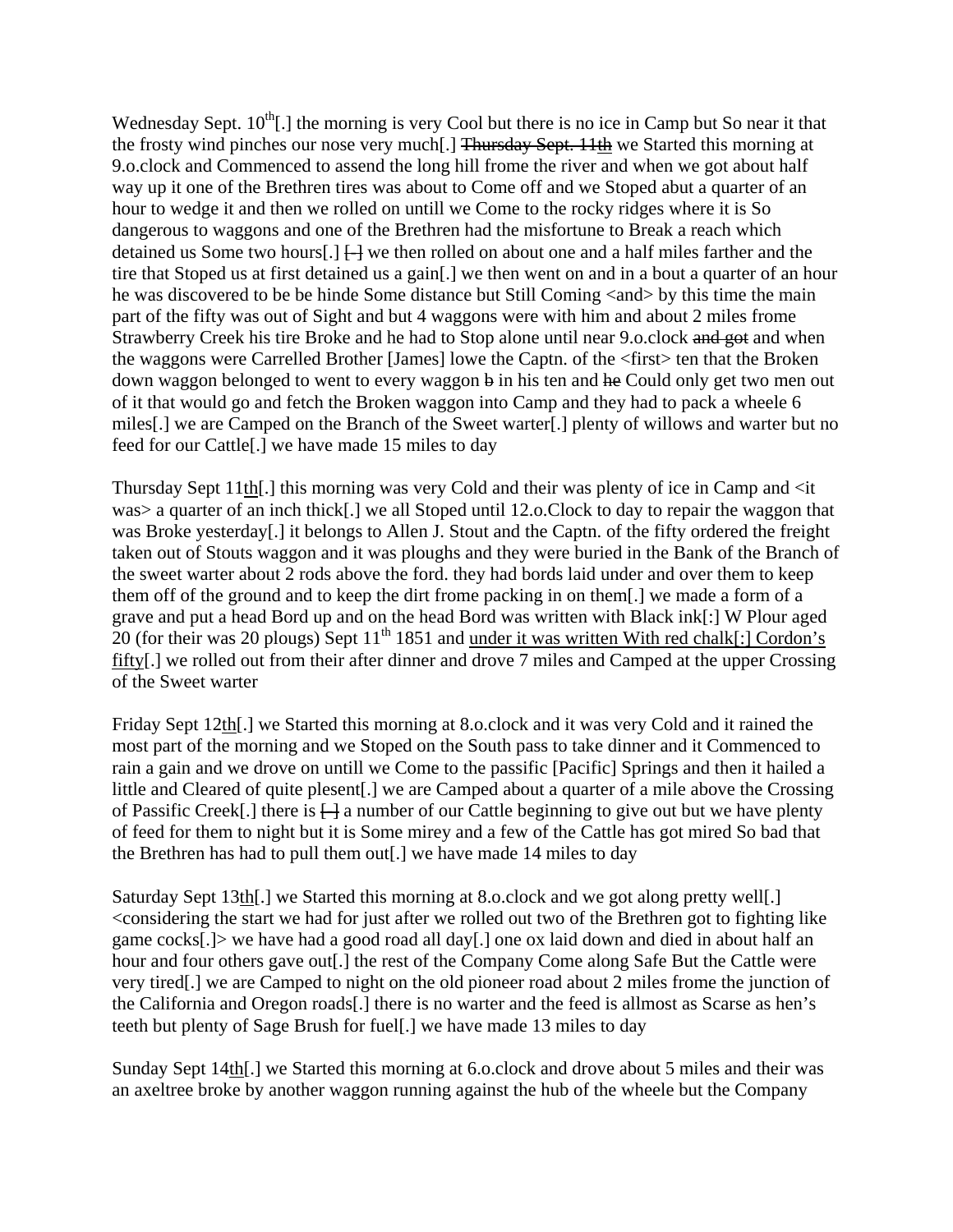was not detained for their was an axletree allready to put in and we lost no time in doeing it. we rolled on 4 miles farther and Camped on the Bank of little Sandy[.] plenty of willows[,] not much warter and grass Scarce[.] we have made 9 miles to day,

monday Sept 15th[.] we rolled out this morning at 6.o.clock and found the road very good but dusty, about 8.o clock we met Brother Shoore on his way Back to meet his wife and as luck would have it She was with us on her way to the Valey but in a weak State for She has been Sick Some days. we rolled on until we Come to Big Sandy and we forded the Streem and Camped on the west Side of it[.] plenty of warter and willows[.] grass Scarce, we have made 9. miles to day and tuesday Sept 16<sup>th</sup> we Started Camped about dinner time, at night the horn was blown for meeting and it Commenced to Snow and then turned to rain but it did not Break up the meeting[.] Brother Cordon arose and Said[,] ["]Brethren I Called this meeting to night to take into Consideration the propriety or the none propriety of Breaking up and traveling in tens[."] and he Spoke over  $\frac{1}{2}$  great Some length of time upon that Subject and their was Several made remarks with regard to it[.] then a motion was made to rolle to gether and it was put and Sustained and Captn. Cordon Said all Contrary minded rolle out in the morning by themselves[.] and he Spoke with regard to our Cattle giving out and the Brethren feeding their Bread Stuffs to them when their was Some familes in the Company that needed all the Bread Stuffs we had to Spare and their was Some that have Cooked up their last and we have got nearly 3 weeks journey to perform yet[.] and he told the brethren to keep it in their waggons and not feed it to their Cattle for we Should need all we have for our Selves and he made Some more very approriht [appropriate] remarks with regard to our Company and then the meeting dismissed

tuesday Sept 16th[.] we Started out this morning at half past 8.o.clock and all rolled untill dinner time and the team that was on the head of the train did not go fast enough for Some of the Brethren So they drove around him and rolled on to Big Sand[y] and when they got their Captn. Cordon would not Strike a Carrell for them and they asked him what Shall we do[?] he answered them Carrell where you like[.] So when we all got in their was 2 Carrell's and he made neither of them[.] <we have made 16 miles to day.> after we got Camped the horn was Blown for meeting and Brother Cordon arose and Said that their was hard feelings with the brethren and that a Sepparation of this Company was about to take place and Severel talke[d] with regard to Spliting up and it was motioned that we go in tens and Carried unamious [unanimous.] then the journal was read up to the present time and a vote of thanks was taken for Captn. Cordon and the Clerk of the Company for their Services Since we Started and then the meeting Broke up

wednesday Sept 17th[.] the first ten rolled out this morning and all but four waggons and three of them was So heavy loade that they had to Stay behinde[.] they belonged to Miles Anderson and were loaded with ploughs[.] the other was a broken down team and Broken down waggon and the Brethren took their portion of freight out of it and rolled a head[.] the first ten has Connected with it 4 waggons that belonged to the third ten and expect two more in Camp to night and we Shall rolle to gether as the first ten[,] James Lowe Captn. and John D[aniel].T[hompson]. Mcallister [McAllister] Clerk[.] we have made 13 miles to day and Camped about half past 2.o clock on the west Side of the green river about 2 miles above where the road leaves it[.] at night their was 4 waggons come up inStead of 2 and they all drove into Carrell after we Camped and got Supper. we rung a large Cow bell and the Brethren all got to gether and Brother James Lowe arose and Said[,] well Brethren we have met to night under percular [peculiar] Circumstances for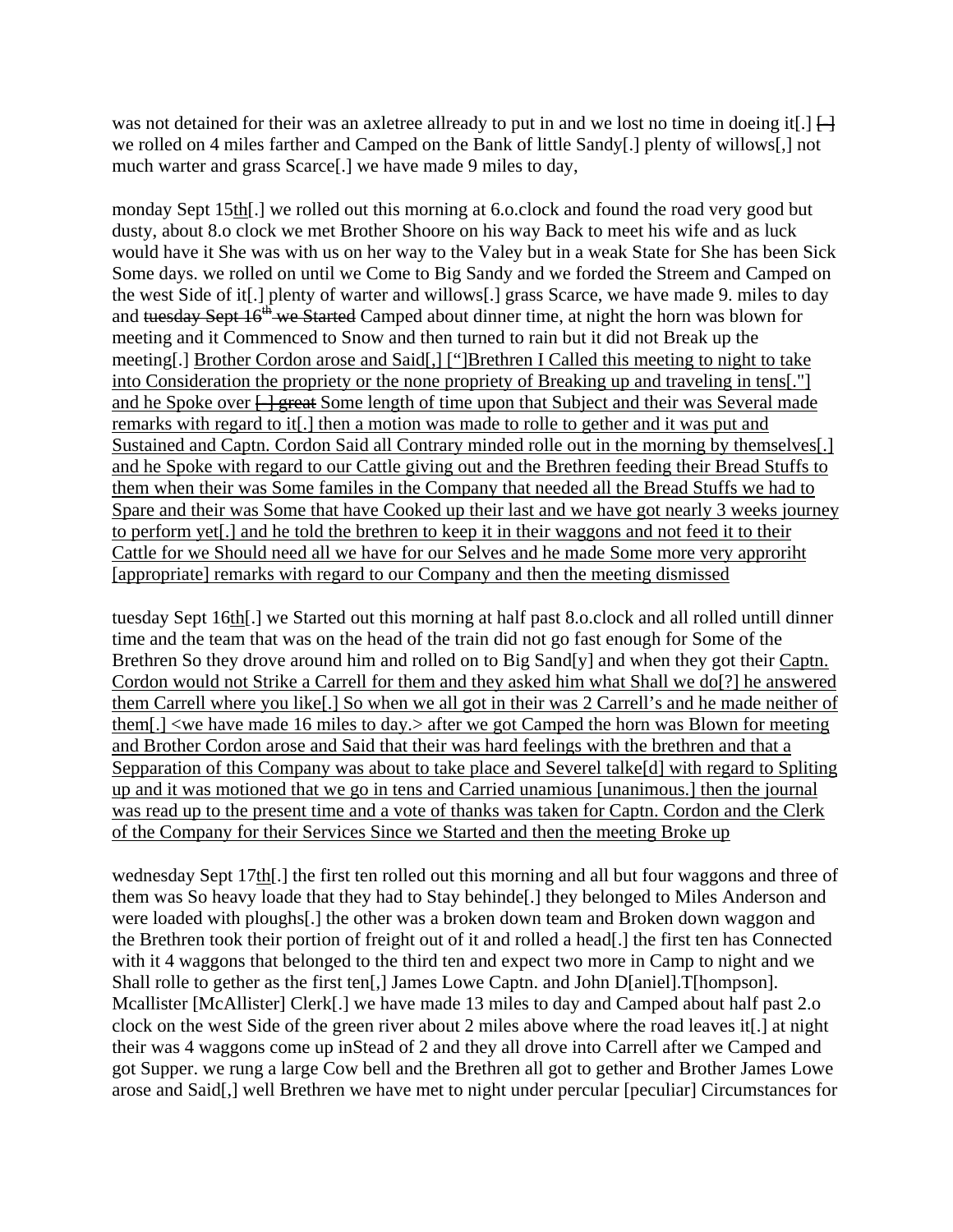we have here the majority of the first ten and 4 waggons of the third ten and 2 of the  $4<sup>th</sup>$  ten[.] he Said it is recqesite [requisite] that we travel in order and as we have in our midst the Captn. of guard and the Captn. of herde and the Clerk of the fifty and men that are willing to Stand to one another we Can roll in perfe[c]t order[,] peace and quietness[.] it was move[d] and carried unamious that we move to gether as the first ten and that James Lowe the Captn. of the first ten be Still Sustained as the Captn. of this ten or Company[.] and it was moved that William Holt be Sustained as Captn. of the guard and Edwin Trimmer be Sustained as the Captn. of the Herde and that Benjamin Allen Be Sustained as Captn. of the Hunters and it was moved that <the> record of our travels Still be kept and that John D.T McAllister Be Sustained as Clerk of the Company[.] and it was motioned and Carried unamious that every waggon take its turn in leading the Compay and if a man has two or more wagons that he leades the Comps as many days as he has wagons and all drop behinde to gether[.] and if a Brother wants a waggon to leade for his waggon that he Shall have the privilege of doing So and Both drop Back to gether[.] and it was moved alls[o] that if a Brother drove around the waggon that was a head of him that he Should go be hinde the Company 4 day's[.] it was Carried unamious[.] it was also move that we attend to our prayers as usuall[.] it was alls [also] Carried unamious and every vote that was taken their was not a dissenting voice and union prevailed throughout the meeting and Captn. lowe made Some very approiate remark with regard to our journey and then the meeting adjourned By prayer

thursday Sept the 18th[.] we Started this morning at ½ past 7.o.clock and our Cattle Stept a long very well and we traveled over hill's and hollers all day and had to take two round about roads on account of Bad places in the old road and we lost about 2 miles travel by it[.] we Camped to night on the Bank of Blacks fork and we have made 20 miles to day[.] at 8.o.clock the Bell was rung and we assembled to gether for prayers and then retired to our waggons

Friday Sept 19th[.] we Started this morning at Sunrise and drove 3 miles So as to get Better feed for our Cattle and just after we Camped  $\langle$  at 7 $\rangle$  this morning[,] an ox belonging to Brother Thomas [J.] hall died and the Brethren are a going to open him to See what killed him if they Can for he appeared to be healthy when we Camped and looke liked the Best ox in the Crowd[.] we opend him and it was decided that he had Broke a Blood vessel but when or where it was not known for his melt was as rotten as punk and  $\langle$ it $\rangle$  appeared to be a lot of congealed Blood in the form of a melt[.] we rolled out again at ½ past Eleven O clock and drove to Black's fork Second time[.] we have made to day 5 miles[.] just after we Camped McAllister Commenced to put le[a]ther shoes on his ox's feet and he was quite well and hearty when we Commenced [to] do it and as Soon as we got him Shod he Breathed his last[.] he killed himself by exerting and flouncing about to get Loose

Saturday Sept 20th[.] we was aroused this morning by the Shouting of the guard for we intended to make an early Start and he was determined to get us up early enough for it and just after we turned out it Commenced to thunder and Lightning and has the appearance of a rany day[.] we Started on our journey at half past 8.o clock and it rained nearly all day at intervals[.] we found very good roads and we drove untill 4.o clock and then we Come to Black's fork fourth time[.] we Crossed it and Camped on its Bank <at 20 minutes of 5.[.] > about half a mile above the ford plenty of grass wood and warter[.] <we have made 15 miles to day[.]>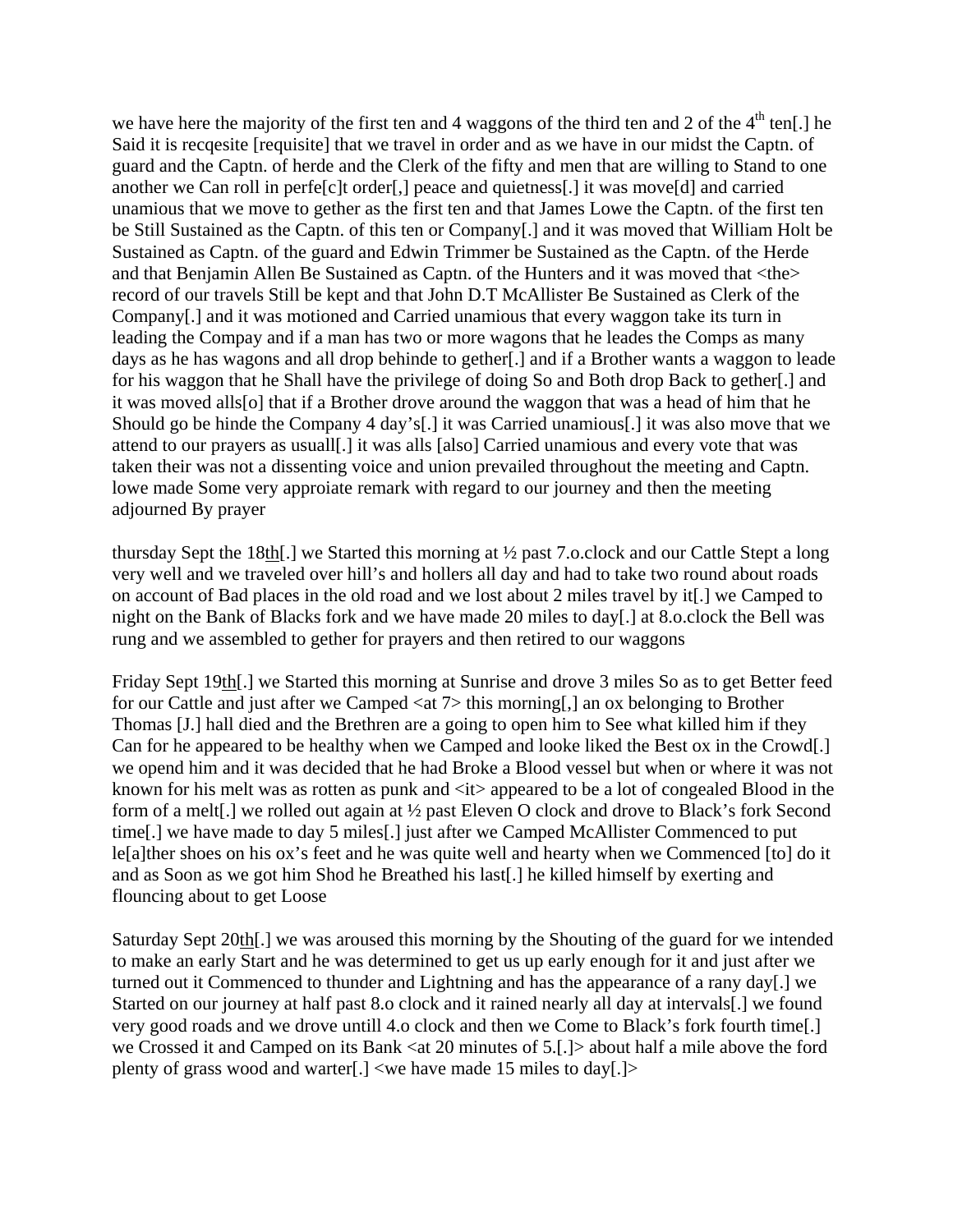Sunday Sept 21st[.] at 6.o.clock this morning it Commenced to rain and Continued So untill 10.o.clock[.] we then yoked up and Started at half past ten o clock and the roads were very Slippery and about 11.o clock one of the Cows that was in the lead team Sprained her Shoulder and it detained the Camp about a quarter of an hour[.] we then Started a gain and rolled a quarter of a mile farther and a wheele run off of one of the wagons and that detained us a half hour longer[.] we then Started on our way and the roads by this time were nice and dry and we rolled up to Bridger at Sun down[.] we have made 14 miles to day[.] the feed is very good here and warter and willows plenty

monday Sept 22nd[.] we Started this morning at 8. o clock and our road lay over a Splendid Country and we rolled on tolerable well all day and we Come to mud[d]y fork at four. o.clock and we are Camped on its west Bank about half mile above the ford[.] we have made 13 miles to day

tuesday Sept 23th[.] we Started this morning at half past eight o.clock and found very good road but hilly untill just before we  $\Box$  left the old road and then it was good rolling and Continued So until we Come on the old road again[.] we left the old road where it desends from the Summit of high ridge over rough rocks about half way down it and we Struck the old road a gain about a mile from the west foot of the dividing ridge Between the warters of the great Basin and the Colerado [Colorado] river and then we Camped[.] found plenty of feed <and> wood but warter rather Scarce[.] we have made 14 miles to day

wednesday Sept 24th. we rolled out this morning at 6.0.clock and traveled over  $\Box$  a very preety [pretty] Country and <we had good roads> until we Struck Sulpher [Sulphur] Creek and then we had rough roads untill we Come to Bear river and we Camped on the west Side of it <for to cook and wash> about three quarters of a mile Below the ford[.] we have made 7 miles to day

Thursday Sept 25th[.] we Started this morning at 8.o clock and rolled along first rate untill eleven o.Clock and then Mr. Stephen [Keiser] Muir was run over by his own waggon in attempting to get out of it while it was rolling[.] the for[e] wheele run over his hand and ankel and the hinde one run over his thighs[.] his hand and ankel was very much Bruised but as good luck would have it no Bones were Broken[.] we Bathed and dressed his wounds as much as we Could or as much as our Circumstances would permit and then Crossed yellow Creek and rolled on with out any farther accident until 6.o.clock and we then Camped this morning opposite the Cold spring on the right of the road two miles Beyond Cache Cave[.] we have Come 18 miles to day[.] their was a Brother Steward [Stewart] that got offended at Some of the Comp. or all of it and he did not Carrell with us to night But kept on his way and paid no attention to our Camp whatever[.] well Sucsess to him and his[.] he has Spited no Body But him Self

Friday Sept 26[.] we Started this morning at 9.o clock and our road was very muddy and Slippery, for it had Been raining all night, and our Cattle Could hard[l]y keep their feet and we had a very Bad road all day[.] But we got along with out any accident and Camped on echo Creek about 6 miles frome the weber river[.] we have made 14 miles to day and it ha

Saturday Sept 27th[.] we Started this morning at 8.o clock and the road appeared to be worse than it had Been[,] for at Some of the Crossings our Cattle Could Scarsely Stand up and it was